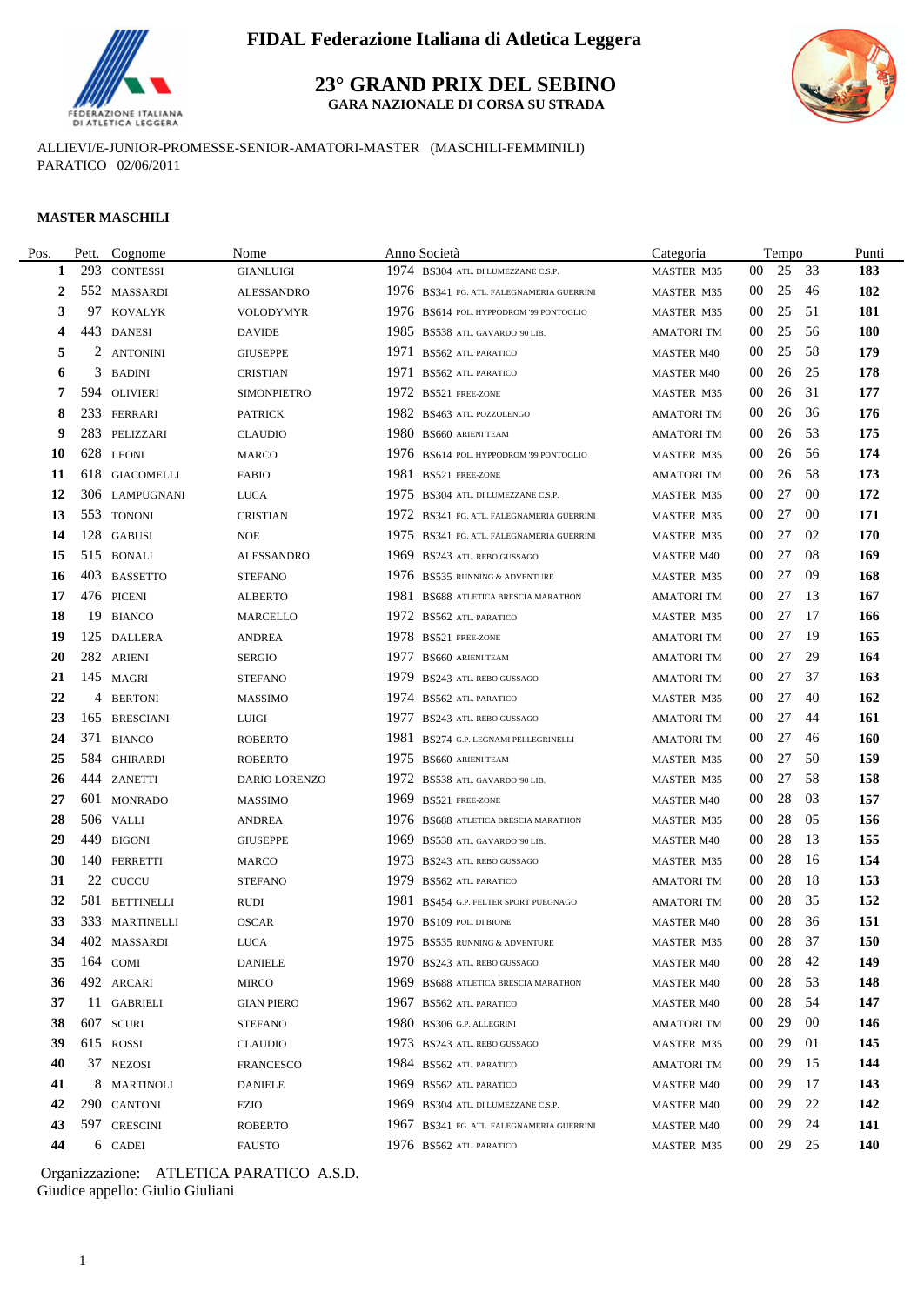

**23° GRAND PRIX DEL SEBINO**

**GARA NAZIONALE DI CORSA SU STRADA**



ALLIEVI/E-JUNIOR-PROMESSE-SENIOR-AMATORI-MASTER (MASCHILI-FEMMINILI) PARATICO 02/06/2011

#### **MASTER MASCHILI**

| Pos. | Pett. | Cognome          | Nome                 |      | Anno Società                              | Categoria         |                 | Tempo    |      | Punti      |
|------|-------|------------------|----------------------|------|-------------------------------------------|-------------------|-----------------|----------|------|------------|
| 45   | 441   | <b>TURATTO</b>   | <b>BORIS</b>         | 1981 | BS377 ATL. BEDIZZOLE                      | <b>AMATORITM</b>  | $00\,$          | 29       | 27   | 139        |
| 46   |       | 627 ZANONI       | <b>OMAR</b>          | 1967 | BS082 ATL. VIGHENZI PADENGHE              | <b>MASTER M40</b> | $00\,$          | 29       | 28   | 138        |
| 47   |       | 508 PINARDI      | <b>ALESSANDRO</b>    |      | 1976 BS688 ATLETICA BRESCIA MARATHON      | <b>MASTER M35</b> | 00              | 29       | 30   | 137        |
| 48   |       | 150 TURCHETTI    | <b>MAURIZIO</b>      | 1970 | BS341 FG. ATL. FALEGNAMERIA GUERRINI      | <b>MASTER M40</b> | $00\,$          | 29       | 31   | 136        |
| 49   |       | 269 MOGLIA       | ANGELO               |      | 1970 BS660 ARIENI TEAM                    | <b>MASTER M40</b> | $00\,$          | 29       | 34   | 135        |
| 50   |       | 446 CHEMOTTI     | <b>CRISTIAN</b>      |      | 1975 BS538 ATL. GAVARDO '90 LIB.          | <b>MASTER M35</b> | $00\,$          | 29       | 42   | 134        |
| 51   | 377   | CAMOSSI          | WILLIAM              | 1968 | BS274 G.P. LEGNAMI PELLEGRINELLI          | <b>MASTER M40</b> | $00\,$          | 29       | 45   | 133        |
| 52   |       | 503 SICURA       | <b>FEDERICO</b>      |      | 1985 BS688 ATLETICA BRESCIA MARATHON      | AMATORI TM        | $00\,$          | 29       | 47   | 132        |
| 53   |       | 535 ROSSI        | <b>MARIO PIETRO</b>  |      | 1969 BS521 FREE-ZONE                      | <b>MASTER M40</b> | $00\,$          | 29       | 53   | 131        |
| 54   | 65    | <b>GERVASONI</b> | <b>OSCAR</b>         |      | 1980 BS562 ATL PARATICO                   | <b>AMATORITM</b>  | $00\,$          | 29       | 58   | 130        |
| 55   |       | 309 LOMBARDI     | MICHELE              |      | 1969 BS304 ATL. DI LUMEZZANE C.S.P.       | <b>MASTER M40</b> | $00\,$          | 30       | 03   | 129        |
| 56   |       | 26 BONDIONI      | <b>ROBERTO</b>       | 1979 | BS562 ATL. PARATICO                       | <b>AMATORITM</b>  | $00\,$          | 30       | 05   | 128        |
| 57   |       | 620 BONETTI      | <b>LUCA</b>          | 1977 | BS521 FREE-ZONE                           | AMATORI TM        | 00              | 30       | 06   | 127        |
| 58   |       | 483 ZANARDELLI   | <b>TEODORO</b>       | 1967 | BS688 ATLETICA BRESCIA MARATHON           | <b>MASTER M40</b> | 00              | 30       | -10  | 126        |
| 59   |       | 554 FRANCESCHINI | <b>FABRIZIO</b>      | 1967 | BS377 ATL. BEDIZZOLE                      | <b>MASTER M40</b> | $00\,$          | 30       | -14  | 125        |
| 60   |       | 625 ZAMBELLI     | <b>MASSIMO</b>       | 1968 | BS688 ATLETICA BRESCIA MARATHON           | <b>MASTER M40</b> | $00\,$          | 30       | 17   | 124        |
| 61   |       | 622 COLONGHI     | MASSIMILIANO         |      | 1973 BS688 ATLETICA BRESCIA MARATHON      | MASTER M35        | $00\,$          | 30       | 20   | 123        |
| 62   |       | 448 AMBROSO      | <b>GIANLUIGI</b>     | 1968 | BS538 ATL. GAVARDO '90 LIB.               | <b>MASTER M40</b> | 00              | 30       | 21   | 122        |
| 63   |       | 296 DALLERA      | GUERINO              | 1968 | BS304 ATL. DI LUMEZZANE C.S.P.            | <b>MASTER M40</b> | 00              | 30       | 23   | 121        |
| 64   | 190   | <b>TREBESCHI</b> | <b>MICHELE</b>       |      | 1974 BS596 ATL. CELLATICA                 | <b>MASTER M35</b> | $00\,$          | 30       | 27   | <b>120</b> |
| 65   |       | 413 CONTI        | <b>CLAUDIO</b>       | 1977 | BS707 RUNNING CAZZAGO SAN MARTINO         | AMATORI TM        | $00\,$          | 30       | 31   | 119        |
| 66   |       | 326 SVANERA      | <b>LUCA</b>          |      | 1983 BS304 ATL. DI LUMEZZANE C.S.P.       | AMATORI TM        | $00\,$          | 30       | 32   | 118        |
| 67   |       | 147 MARCHI       | <b>ALDO</b>          | 1971 | BS243 ATL. REBO GUSSAGO                   | <b>MASTER M40</b> | 00              | 30       | 33   | 117        |
| 68   |       | 608 SANTINA      | <b>NICOLA</b>        |      | 1973 BS306 G.P. ALLEGRINI                 | <b>MASTER M35</b> | 00              | 30       | 35   | 116        |
| 69   |       | 626 ARCHETTI     | MASSIMILIANO         |      | 1968 BS545 ATL. FRANCIACORTA              | <b>MASTER M40</b> | 00              | 30       | 38   | 115        |
| 70   |       | 447 GABUSI       | <b>MASSIMO</b>       | 1975 | BS538 ATL. GAVARDO '90 LIB.               | <b>MASTER M35</b> | 00              | 30       | 40   | 114        |
| 71   |       | 498 CIARDI       | <b>FRANCESCO</b>     |      | 1973 BS688 ATLETICA BRESCIA MARATHON      | MASTER M35        | $00\,$          | 30       | 41   | 113        |
| 72   |       | 13 ZANINI        | <b>MARCO</b>         |      | 1978 BS562 ATL. PARATICO                  | <b>AMATORI TM</b> | $00\,$          | 30       | 44   | 112        |
| 73   |       | 430 PETTINARI    | <b>GIUSEPPE LUCA</b> | 1969 | BS179 ATLETICA LONATO-LEM ITALIA          | <b>MASTER M40</b> | 00              | 30       | 50   | 111        |
| 74   |       | 408 GARGIULO     | <b>IVANO</b>         | 1968 | BS707 RUNNING CAZZAGO SAN MARTINO         | <b>MASTER M40</b> | 00              | 30       | 51   | <b>110</b> |
| 75   |       | 613 TARLETTI     | <b>MARCO</b>         | 1969 | <b>BS316 G.P. ORZIVECCHI</b>              | <b>MASTER M40</b> | 00              | 30       | 52   | 109        |
| 76   |       | 598 CRISTALDI    | SALVATORE            | 1969 | BS341 FG. ATL. FALEGNAMERIA GUERRINI      | <b>MASTER M40</b> | 00              | 30       | 55   | 108        |
| 77   |       | 567 GAFFURINI    | <b>RENZO</b>         |      | 1967 BS688 ATLETICA BRESCIA MARATHON      | <b>MASTER M40</b> | $00\,$          | 30       | - 56 | 107        |
| 78   |       | 51 FORESTI       | <b>DAVIDE</b>        |      | 1974 BS562 ATL PARATICO                   | MASTER M35        | 00 <sup>1</sup> | 30 57    |      | 106        |
| 79   |       | 85 DUCOLI        | EUGENIO              |      | 1984 BS562 ATL PARATICO                   | AMATORI TM        | 00 <sup>°</sup> | 30       | - 58 | 105        |
| 80   |       | 600 SQUASSINA    | <b>PATRIZIO</b>      |      | 1967 BS521 FREE-ZONE                      | <b>MASTER M40</b> | 00              | 31       | -05  | 104        |
| 81   |       | 606 BOTTI        | MAURO                |      | 1969 BS465 NEW ATHLETICS SULZANO          | <b>MASTER M40</b> | 00              | 31       | 08   | 103        |
| 82   |       | 379 PLACANICA    | <b>MATTEO</b>        |      | 1968 BS274 G.P. LEGNAMI PELLEGRINELLI     | <b>MASTER M40</b> | 00              | 31       | - 09 | 102        |
| 83   |       | 118 GUZZARDI     | <b>DAVIDE</b>        |      | 1980 BS243 ATL. REBO GUSSAGO              | <b>AMATORI TM</b> | 00 <sup>°</sup> | 31 11    |      | <b>101</b> |
| 84   |       | 395 ZANOLA       | <b>MICHELE</b>       |      | 1972 BS191 U.S. SERLE                     | MASTER M35        | 00              | 31 14    |      | <b>100</b> |
| 85   |       | 36 MOROSINI      | CARLO                |      | 1976 BS562 ATL. PARATICO                  | <b>MASTER M35</b> | $00\,$          | 31 15    |      | 99         |
| 86   |       | 551 ZANARDINI    | <b>GABRIELE</b>      |      | 1982 BS341 FG. ATL. FALEGNAMERIA GUERRINI | <b>AMATORI TM</b> | 00              | 31       | - 16 | 98         |
| 87   |       | 69 LOVO          | <b>ANTONIO</b>       |      | 1968 BS562 ATL PARATICO                   | <b>MASTER M40</b> | 00              | 31 23    |      | 97         |
| 88   |       | 149 GARZA        | <b>MATTEO</b>        |      | 1980 BS341 FG. ATL. FALEGNAMERIA GUERRINI | <b>AMATORITM</b>  |                 | 00 31 30 |      | 96         |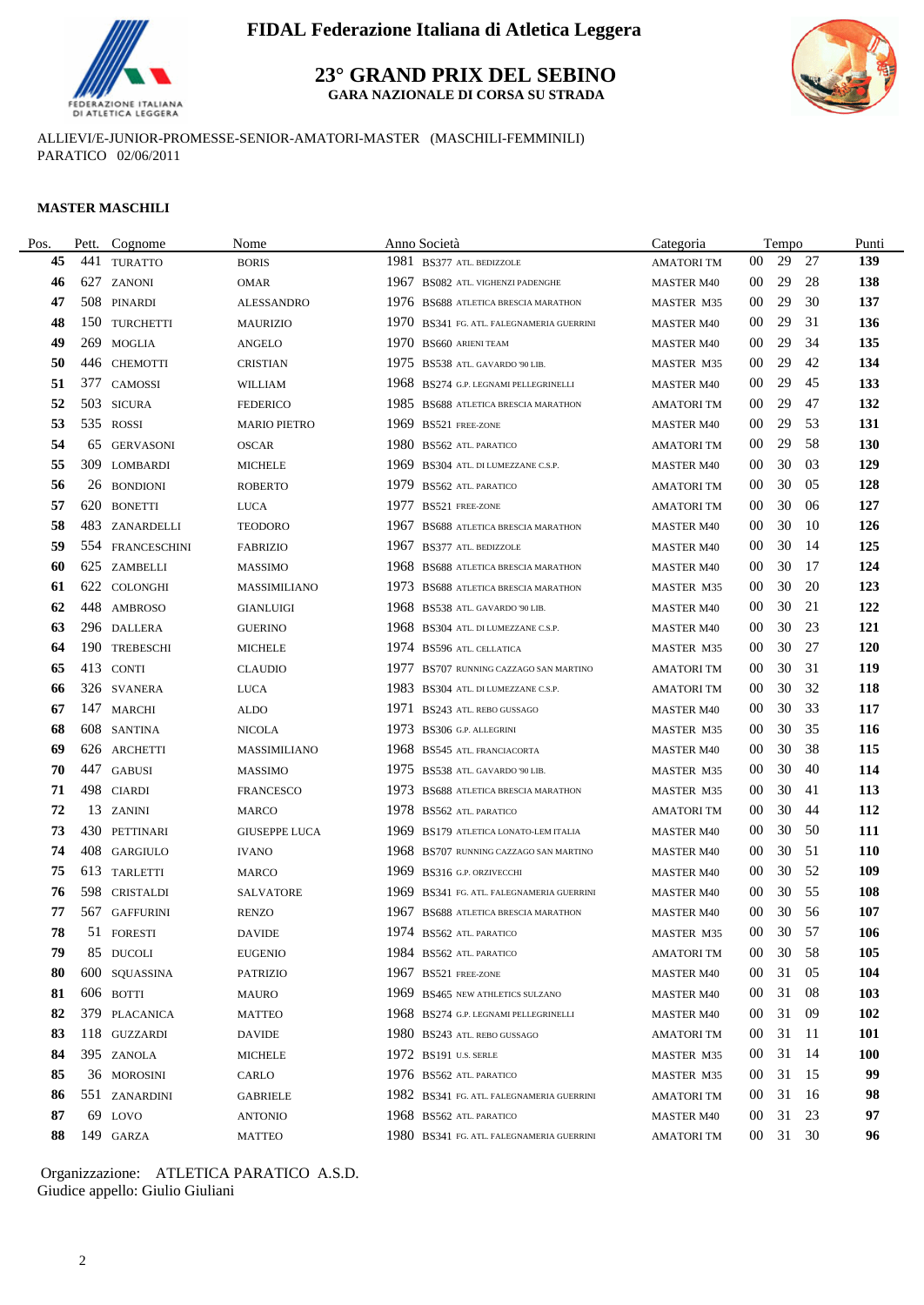

**23° GRAND PRIX DEL SEBINO**

**GARA NAZIONALE DI CORSA SU STRADA**



ALLIEVI/E-JUNIOR-PROMESSE-SENIOR-AMATORI-MASTER (MASCHILI-FEMMINILI) PARATICO 02/06/2011

#### **MASTER MASCHILI**

| Pos.       | Pett. | Cognome         | Nome                |      | Anno Società                              | Categoria         |                 | Tempo    |     | Punti |
|------------|-------|-----------------|---------------------|------|-------------------------------------------|-------------------|-----------------|----------|-----|-------|
| 89         |       | 146 ZAGGIA      | <b>NICOLA</b>       |      | 1982 BS243 ATL. REBO GUSSAGO              | <b>AMATORITM</b>  | 00              | 31 33    |     | 95    |
| 90         |       | 301 GATTA       | <b>GIOVANNI</b>     |      | 1967 BS304 ATL. DI LUMEZZANE C.S.P.       | <b>MASTER M40</b> | 00              | 31       | 39  | 94    |
| 91         |       | 465 FARONI      | <b>FABIO</b>        |      | 1973 BS688 ATLETICA BRESCIA MARATHON      | <b>MASTER M35</b> | 00              | 31       | -40 | 93    |
| 92         | 25    | <b>BRIONI</b>   | <b>GIORGIO</b>      |      | 1969 BS562 ATL. PARATICO                  | <b>MASTER M40</b> | 00              | 31       | 42  | 92    |
| 93         |       | 298 FROSIO      | <b>MAURO</b>        |      | 1980 BS304 ATL. DI LUMEZZANE C.S.P.       | <b>AMATORITM</b>  | $00\,$          | 31       | 43  | 91    |
| 94         |       | 458 VISINI      | MAURO ALESSANDRO    |      | 1968 BS688 ATLETICA BRESCIA MARATHON      | <b>MASTER M40</b> | $00\,$          | 31       | 45  | 90    |
| 95         |       | 542 BARBIERI    | <b>GUIDO</b>        |      | 1972 BS587 CAPRIANO RUNNERS               | <b>MASTER M35</b> | 00              | 31       | 55  | 89    |
| 96         |       | 374 MAGNETTO    | <b>MARCO</b>        |      | 1975 BS274 G.P. LEGNAMI PELLEGRINELLI     | MASTER M35        | 00              | 32       | -00 | 88    |
| 97         |       | 131 ZANARDINI   | <b>ROBERTO</b>      |      | 1972 BS341 FG. ATL. FALEGNAMERIA GUERRINI | MASTER M35        | 00              | 32       | 03  | 87    |
| 98         |       | 616 BETTONI     | <b>FRANCESCO</b>    |      | 1978 BS243 ATL. REBO GUSSAGO              | <b>AMATORI TM</b> | $00\,$          | 32       | 05  | 86    |
| 99         |       | 21 ALBERTINELLI | FABIO               |      | 1967 BS562 ATL. PARATICO                  | <b>MASTER M40</b> | $00\,$          | 32       | -11 | 85    |
| <b>100</b> |       | 188 SGUERZO     | <b>ANDREA</b>       |      | 1972 BS596 ATL CELLATICA                  | MASTER M35        | $00\,$          | 32       | -17 | 84    |
| 101        |       | 286 BERTOLASSI  | <b>DAVIDE</b>       |      | 1968 BS304 ATL. DI LUMEZZANE C.S.P.       | <b>MASTER M40</b> | 00              | 32       | 20  | 83    |
| 102        |       | 415 RADICI      | <b>MASSIMO</b>      |      | 1974 BS707 RUNNING CAZZAGO SAN MARTINO    | <b>MASTER M35</b> | 00              | 32       | 21  | 82    |
| 103        |       | 468 ALBERTI     | <b>GIORDANO</b>     |      | 1975 BS688 ATLETICA BRESCIA MARATHON      | MASTER M35        | 00              | 32       | 22  | 81    |
| 104        |       | 593 MARZOLI     | <b>MAURIZIO</b>     | 1967 | BS659 AVIS SPORT CAZZAGO SAN MARTINO      | <b>MASTER M40</b> | $00\,$          | 32       | 22  | 80    |
| 105        |       | 48 DELEIDI      | <b>MARIO</b>        | 1967 | BS562 ATL. PARATICO                       | <b>MASTER M40</b> | 00              | 32       | 27  | 79    |
| 106        |       | 575 BORTOLASO   | <b>MARCO</b>        | 1971 | BS156 CASTELLO RUNNING                    | <b>MASTER M40</b> | 00              | 32       | 29  | 78    |
| 107        |       | 315 PALADINI    | <b>IVANO</b>        | 1973 | BS304 ATL. DI LUMEZZANE C.S.P.            | <b>MASTER M35</b> | $00\,$          | 32       | 30  | 77    |
| 108        | 95    | <b>ZENTI</b>    | <b>GIAN LUIGI</b>   |      | 1973 BS562 ATL. PARATICO                  | MASTER M35        | 00              | 32       | 31  | 76    |
| 109        |       | 375 FIORINI     | PAOLO               |      | 1974 BS274 G.P. LEGNAMI PELLEGRINELLI     | <b>MASTER M35</b> | $00\,$          | 32       | 32  | 75    |
| <b>110</b> |       | 541 FERRARI     | <b>ALFREDO</b>      |      | 1967 BS587 CAPRIANO RUNNERS               | <b>MASTER M40</b> | $00\,$          | 32       | 35  | 74    |
| 111        |       | 20 BERTAZZOLI   | <b>SERAFINO</b>     | 1971 | <b>BS562 ATL PARATICO</b>                 | <b>MASTER M40</b> | $00\,$          | 32       | 36  | 73    |
| 112        |       | 445 TONASSI     | <b>STEFANO</b>      |      | 1974 BS538 ATL. GAVARDO '90 LIB.          | <b>MASTER M35</b> | $00\,$          | 32       | 39  | 72    |
| 113        |       | 91 SPELGATTI    | LUCA                |      | 1983 BS562 ATL. PARATICO                  | <b>AMATORI TM</b> | $00\,$          | 32       | -41 | 71    |
| 114        |       | 556 BARBA       | <b>MARIO</b>        | 1977 | BS377 ATL. BEDIZZOLE                      | AMATORI TM        | $00\,$          | 32       | 47  | 70    |
| 115        |       | 312 MANNONE     | <b>LUCA</b>         |      | 1974 BS304 ATL. DI LUMEZZANE C.S.P.       | <b>MASTER M35</b> | $00\,$          | 32       | 57  | 69    |
| 116        |       | 612 CARAMATTI   | <b>GIOVANNI</b>     | 1967 | <b>BS316 G.P. ORZIVECCHI</b>              | <b>MASTER M40</b> | $00\,$          | 33       | -04 | 68    |
| 117        |       | 495 LOPEZ       | <b>MARCO</b>        |      | 1972 BS688 ATLETICA BRESCIA MARATHON      | <b>MASTER M35</b> | $00\,$          | 33       | -11 | 67    |
| 118        |       | 596 BOLDORI     | <b>MAURIZIO</b>     |      | 1967 BS341 FG. ATL. FALEGNAMERIA GUERRINI | <b>MASTER M40</b> | 00              | 33       | -12 | 66    |
| 119        |       | 407 GIACOBBE    | <b>GIUSEPPE</b>     | 1971 | BS707 RUNNING CAZZAGO SAN MARTINO         | <b>MASTER M40</b> | 00              | 33       | 15  | 65    |
| 120        |       | 66 GHITTI       | <b>FABIO</b>        |      | 1973 BS562 ATL PARATICO                   | <b>MASTER M35</b> | $00\,$          | 33       | 23  | 64    |
| 121        |       | 588 BONOMI      | <b>GIORGIO</b>      |      | 1973 BS256 PADILE R.M. GUIZZI             | MASTER M35        | 00              | 33       | 30  | 63    |
| 122        |       | 529 DUSIO       | GIULIANO            |      | 1981 BS688 ATLETICA BRESCIA MARATHON      | <b>AMATORITM</b>  |                 | 00 33 31 |     | 62    |
| 123        |       | 499 TOGNOLINI   | SAMUELE             |      | 1975 BS688 ATLETICA BRESCIA MARATHON      | <b>MASTER M35</b> | 00 <sup>°</sup> | 33       | 32  | 61    |
| 124        |       | 505 ESTE        | <b>MICHELE MOSE</b> |      | 1967 BS688 ATLETICA BRESCIA MARATHON      | <b>MASTER M40</b> | $00\,$          | 33       | 33  | 60    |
| 125        |       | 303 GHIRARDI    | <b>ROBERTO</b>      |      | 1971 BS304 ATL. DI LUMEZZANE C.S.P.       | <b>MASTER M40</b> | 00              | 33       | 36  | 59    |
| 126        |       | 493 ARCARI      | <b>DANIELE</b>      |      | 1970 BS688 ATLETICA BRESCIA MARATHON      | <b>MASTER M40</b> | $00\,$          | 33       | 38  | 58    |
| 127        |       | 288 BORGHESI    | <b>FABRIZIO</b>     |      | 1972 BS304 ATL. DI LUMEZZANE C.S.P.       | MASTER M35        | 00              | 33       | 45  | 57    |
| 128        |       | 28 BERTAZZOLI   | MARCO               |      | 1973 BS562 ATL PARATICO                   | MASTER M35        | $00\,$          | 33       | 50  | 56    |
| 129        |       | 187 LODA        | ROBERTO             |      | 1967 BS596 ATL. CELLATICA                 | <b>MASTER M40</b> | $00\,$          | 33       | 58  | 55    |
| <b>130</b> |       | 576 ANDERLONI   | <b>DANIELE</b>      |      | 1969 BS688 ATLETICA BRESCIA MARATHON      | MASTER M40        | 00              | 33       | 59  | 54    |
| 131        |       | 550 ALBERTI     | <b>GIANLUCA</b>     |      | 1975 BS341 FG. ATL. FALEGNAMERIA GUERRINI | <b>MASTER M35</b> | 00              | 34       | -00 | 53    |
| 132        |       | 478 DE TOMA     | LUCIANO             |      | 1967 BS688 ATLETICA BRESCIA MARATHON      | <b>MASTER M40</b> |                 | 00 34 00 |     | 52    |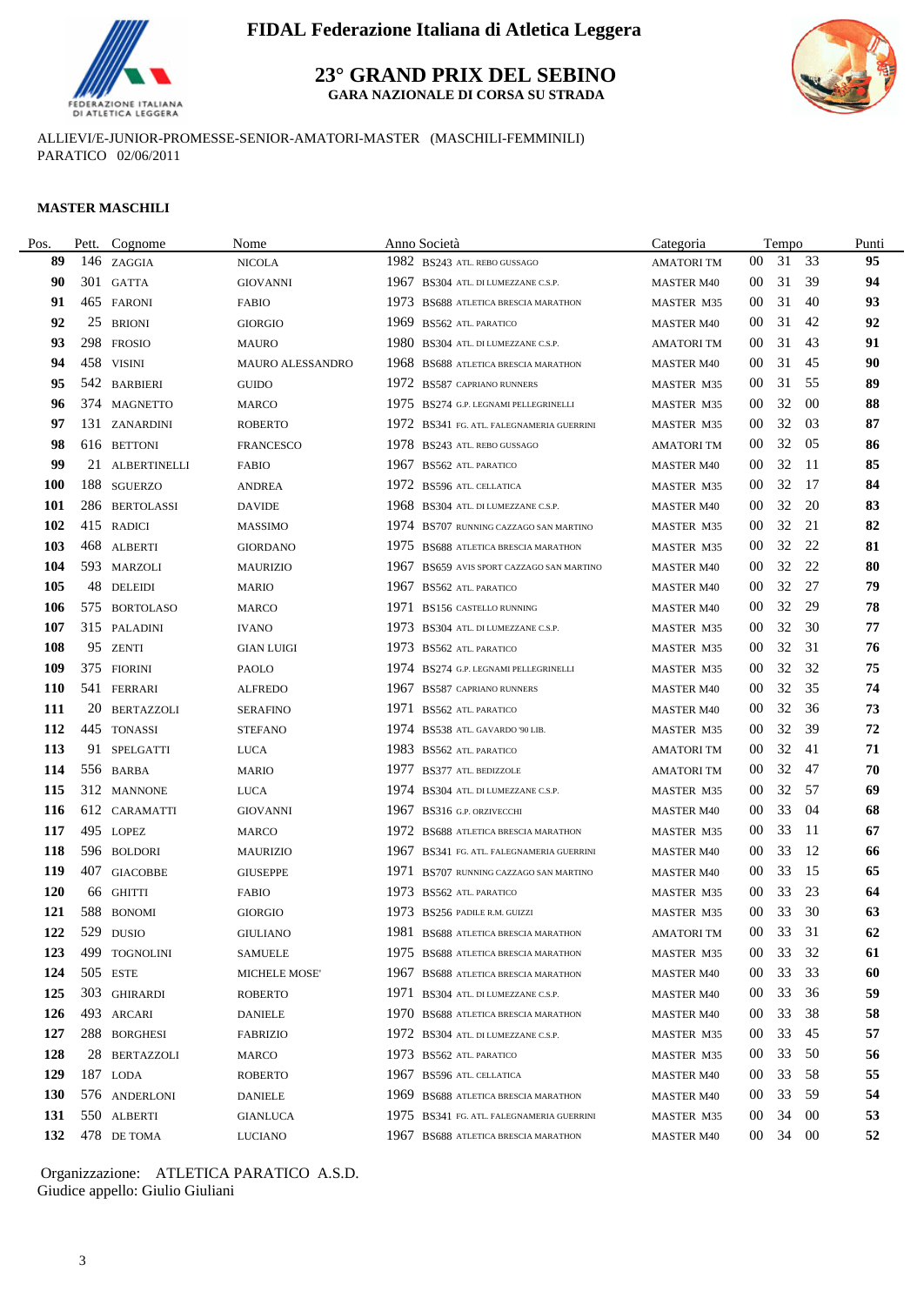

**23° GRAND PRIX DEL SEBINO**

**GARA NAZIONALE DI CORSA SU STRADA**



ALLIEVI/E-JUNIOR-PROMESSE-SENIOR-AMATORI-MASTER (MASCHILI-FEMMINILI) PARATICO 02/06/2011

#### **MASTER MASCHILI**

| Pos.       | Pett. | Cognome         | Nome              |      | Anno Società                              | Categoria         |        | Tempo    |      | Punti     |
|------------|-------|-----------------|-------------------|------|-------------------------------------------|-------------------|--------|----------|------|-----------|
| 133        |       | 523 GUZZA       | <b>SIRO</b>       |      | 1975 BS355 U. ATL. VALTROMPIA             | MASTER M35        | $00\,$ | 34       | - 06 | 51        |
| 134        |       | 274 FERLIGA     | <b>CLAUDIO</b>    | 1977 | BS660 ARIENI TEAM                         | <b>AMATORI TM</b> | $00\,$ | 34       | - 10 | 50        |
| 135        |       | 502 PREGELI     | <b>GIANCARLO</b>  |      | 1974 BS688 ATLETICA BRESCIA MARATHON      | <b>MASTER M35</b> | 00     | 34       | - 11 | 49        |
| 136        |       | 89 SOARDI       | <b>LUCA</b>       |      | 1968 BS562 ATL. PARATICO                  | <b>MASTER M40</b> | 00     | 34       | -12  | 48        |
| 137        |       | 485 PIOVANI     | <b>GIOVANNI</b>   |      | 1969 BS688 ATLETICA BRESCIA MARATHON      | <b>MASTER M40</b> | 00     | 34       | - 14 | 47        |
| 138        |       | 305 INVERARDI   | <b>ALBERTO</b>    |      | 1980 BS304 ATL. DI LUMEZZANE C.S.P.       | <b>AMATORI TM</b> | $00\,$ | 34       | 21   | 46        |
| 139        |       | 134 COTTI       | <b>OSCAR</b>      |      | 1986 BS648 KINETIK RUNNING                | <b>AMATORI TM</b> | 00     | 34       | 23   | 45        |
| 140        |       | 394 BRAGA       | <b>ALESSANDRO</b> |      | 1974 BS664 SPORT&FITNESS SRL SOCIETA' SPO | <b>MASTER M35</b> | $00\,$ | 34       | 24   | 44        |
| 141        | 179   | CASTREZZATI     | <b>CHRISTIAN</b>  |      | 1973 BS596 ATL. CELLATICA                 | <b>MASTER M35</b> | $00\,$ | 34       | 28   | 43        |
| 142        |       | 159 BECCARIS    | <b>MAURO</b>      |      | 1971 BS341 FG. ATL. FALEGNAMERIA GUERRINI | <b>MASTER M40</b> | $00\,$ | 34       | 30   | 42        |
| 143        |       | 56 ZERBINI      | <b>EMILIO</b>     |      | 1970 BS562 ATL. PARATICO                  | <b>MASTER M40</b> | 00     | 34       | 31   | 41        |
| 144        |       | 61 NDIAYE       | ALIOU             |      | 1972 BS562 ATL. PARATICO                  | MASTER M35        | 00     | 34       | -41  | 40        |
| 145        |       | 522 LIBERINI    | <b>OSCAR</b>      |      | 1974 BS355 U. ATL. VALTROMPIA             | <b>MASTER M35</b> | 00     | 34       | 46   | 39        |
| 146        |       | 474 MAGHINI     | <b>LUCA</b>       |      | 1969 BS688 ATLETICA BRESCIA MARATHON      | <b>MASTER M40</b> | 00     | 34       | 51   | 38        |
| 147        |       | 373 CAGNIN      | <b>STEFANO</b>    | 1975 | BS274 G.P. LEGNAMI PELLEGRINELLI          | MASTER M35        | 00     | 34       | 52   | 37        |
| 148        |       | 496 VIGASIO     | <b>ROBERTO</b>    | 1973 | BS688 ATLETICA BRESCIA MARATHON           | MASTER M35        | $00\,$ | 34       | 53   | 36        |
| 149        |       | 90 SPADARI      | <b>CRISTIAN</b>   | 1978 | <b>BS562 ATL. PARATICO</b>                | <b>AMATORI TM</b> | $00\,$ | 34       | 55   | 35        |
| <b>150</b> |       | 76 PIOVANELLI   | OSCAR             | 1968 | <b>BS562 ATL PARATICO</b>                 | <b>MASTER M40</b> | 00     | 34       | 56   | 34        |
| 151        |       | 454 CAVALLERI   | RAFFAELE          | 1978 | BS614 POL. HYPPODROM '99 PONTOGLIO        | <b>AMATORITM</b>  | 00     | 34       | 57   | 33        |
| 152        |       | 610 DONELLI     | <b>EMILIO</b>     |      | 1968 BS243 ATL. REBO GUSSAGO              | <b>MASTER M40</b> | 00     | 34       | 58   | 32        |
| 153        |       | 67 LOCATI       | <b>MARCELLO</b>   |      | 1969 BS562 ATL. PARATICO                  | <b>MASTER M40</b> | $00\,$ | 35       | -00  | 31        |
| 154        |       | 582 MODINA      | MICHELE           |      | 1968 BS521 FREE-ZONE                      | <b>MASTER M40</b> | $00\,$ | 35       | -16  | 30        |
| 155        |       | 81 RECCAGNI     | <b>STEFANO</b>    | 1971 | <b>BS562 ATL PARATICO</b>                 | <b>MASTER M40</b> | $00\,$ | 35       | 25   | 29        |
| 156        |       | 84 RINALDI      | <b>MARCO</b>      | 1981 | <b>BS562 ATL PARATICO</b>                 | AMATORI TM        | $00\,$ | 35       | 32   | 28        |
| 157        |       | 510 GIOBINI     | <b>FABIO</b>      |      | 1975 BS688 ATLETICA BRESCIA MARATHON      | <b>MASTER M35</b> | 00     | 35       | 46   | 27        |
| 158        |       | 592 BUIZZA      | <b>MASSIMO</b>    |      | 1968 BS640 POLISPORTIVA BASSA BRESCIANA   | <b>MASTER M40</b> | $00\,$ | 35       | 49   | 26        |
| 159        |       | 477 GUARNERI    | <b>MICHELE</b>    |      | 1971 BS688 ATLETICA BRESCIA MARATHON      | <b>MASTER M40</b> | $00\,$ | 35       | 51   | 25        |
| <b>160</b> |       | 516 CERONI      | <b>MARCO</b>      |      | 1970 BS243 ATL. REBO GUSSAGO              | <b>MASTER M40</b> | $00\,$ | 35       | 55   | 24        |
| 161        |       | 539 LAURIOLA    | <b>ALESSANDRO</b> |      | 1968 BS243 ATL. REBO GUSSAGO              | <b>MASTER M40</b> | $00\,$ | 35       | 57   | 23        |
| 162        |       | 589 BONOMI      | ROBERTO           |      | 1972 BS243 ATL. REBO GUSSAGO              | <b>MASTER M35</b> | $00\,$ | 35       | 58   | 22        |
| 163        |       | 587 BONOMI      | <b>SERGIO</b>     |      | 1970 BS256 PADILE R.M. GUIZZI             | <b>MASTER M40</b> | 00     | 35       | 59   | 21        |
| 164        |       | 186 SCOPELLI    | PAOLO             |      | 1968 BS596 ATL. CELLATICA                 | <b>MASTER M40</b> | 00     | 36       | 06   | 20        |
| 165        |       | 497 REBOLLINI   | <b>MASSIMO</b>    |      | 1972 BS688 ATLETICA BRESCIA MARATHON      | MASTER M35        | $00\,$ | 36       | - 16 | 19        |
|            |       | 166 153 BELOTTI | PIERO             |      | 1971 BS717 RUNNERS CAPRIOLESE             | <b>MASTER M40</b> |        | 00 36 23 |      | 18        |
| 167        |       | 439 BERTOLONI   | GIUSEPPE          |      | 1967 BS377 ATL. BEDIZZOLE                 | <b>MASTER M40</b> | $00\,$ | 36       | - 31 | 17        |
| 168        |       | 79 PROVEZZA     | <b>CRISTIAN</b>   |      | 1973 BS562 ATL PARATICO                   | MASTER M35        | $00\,$ | 36       | - 53 | 16        |
| 169        |       | 624 GUGLIUCCI   | <b>GIANCARLO</b>  |      | 1970 BS377 ATL. BEDIZZOLE                 | <b>MASTER M40</b> | 00     | 36       | 59   | 15        |
| 170        |       | 71 MONTEPIANI   | MAURO             |      | 1970 BS562 ATL. PARATICO                  | <b>MASTER M40</b> | 00     | 37       | -09  | 14        |
| 171        |       | 239 CAVALLI     | <b>ANDREA</b>     |      | 1975 BS341 FG. ATL. FALEGNAMERIA GUERRINI | MASTER M35        | 00     | 37       | -19  | 13        |
| 172        |       | 537 DAMIANI     | MAURO             |      | 1974 BS688 ATLETICA BRESCIA MARATHON      | MASTER M35        | 00     | 37       | 24   | 12        |
| 173        |       | 249 ARRIGHINI   | <b>DANIELE</b>    |      | 1972 BS243 ATL. REBO GUSSAGO              | MASTER M35        | $00\,$ | 37       | 25   | <b>11</b> |
| 174        |       | 311 MANDALA'    | MARCO             |      | 1977 BS304 ATL. DI LUMEZZANE C.S.P.       | AMATORI TM        | 00     | 37       | 37   | <b>10</b> |
| 175        |       | 80 RAINERI      | <b>ROBERTO</b>    |      | 1968 BS562 ATL PARATICO                   | <b>MASTER M40</b> | 00     | 37 53    |      | 9         |
| 176        |       | 287 BIANCHI     | ISAIA             |      | 1968 BS304 ATL. DI LUMEZZANE C.S.P.       | <b>MASTER M40</b> |        | 00 38 17 |      | 8         |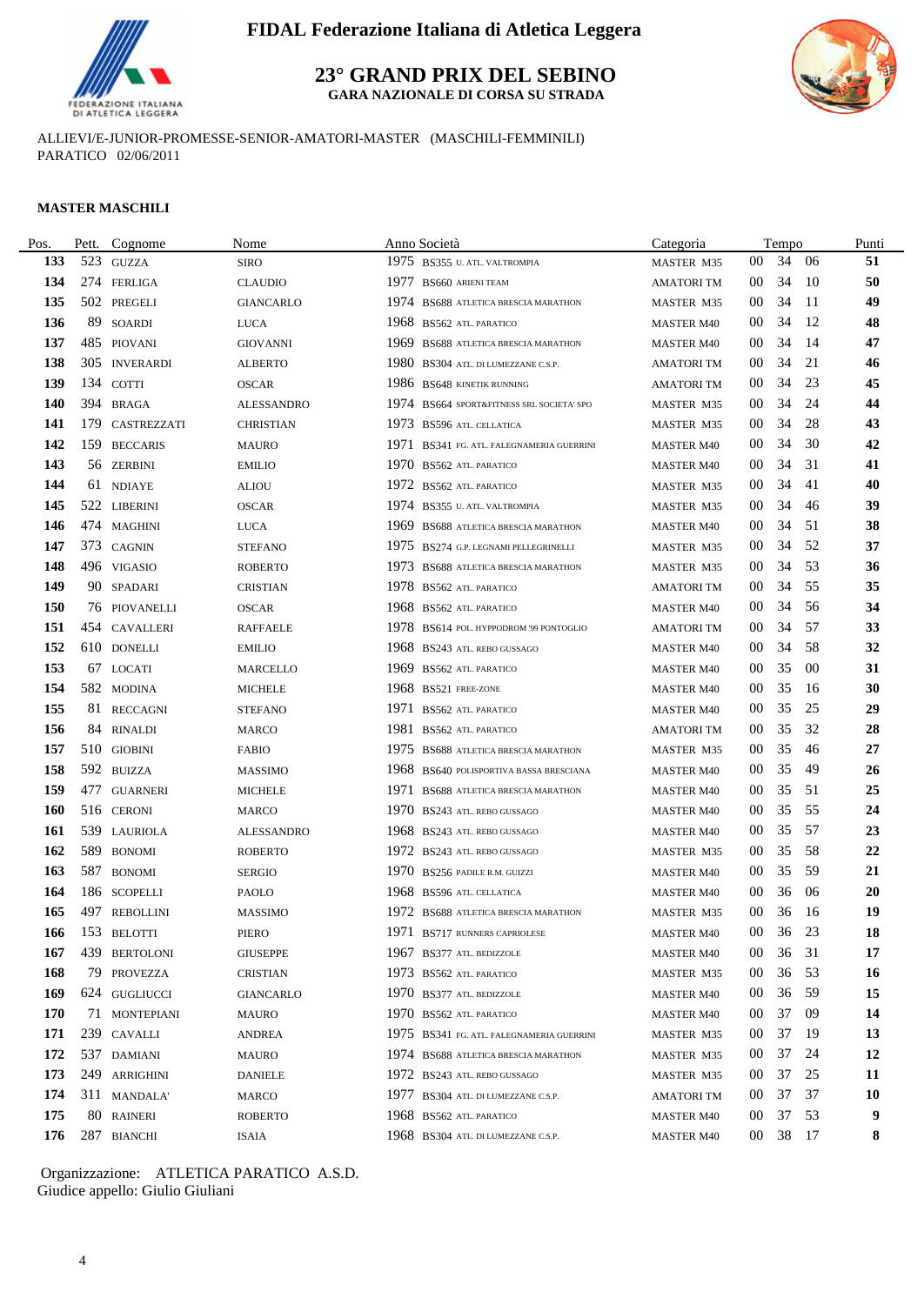

**23° GRAND PRIX DEL SEBINO**

**GARA NAZIONALE DI CORSA SU STRADA**



ALLIEVI/E-JUNIOR-PROMESSE-SENIOR-AMATORI-MASTER (MASCHILI-FEMMINILI) PARATICO 02/06/2011

#### **MASTER MASCHILI**

| Pos. | Pett. | Cognome         | Nome            | Anno Società                            | Categoria         |                 | Tempo |      | Punti |
|------|-------|-----------------|-----------------|-----------------------------------------|-------------------|-----------------|-------|------|-------|
| 177  | 64    | <b>FENAROLI</b> | AGOSTINO        | 1967<br>BS562 ATL PARATICO              | <b>MASTER M40</b> | 00              | 38    | -49  |       |
| 178  |       | 183 SAVINO      | FRANCESCO       | 1979 BS596 ATL CELLATICA                | <b>AMATORITM</b>  | 00              | 38    | -57  | 6     |
| 179  | 461   | <b>FACCHINI</b> | <b>ROBERTO</b>  | 1970 BS688 ATLETICA BRESCIA MARATHON    | <b>MASTER M40</b> | 00 <sup>1</sup> | 40 20 |      |       |
| 180  |       | 300 GALLETTI    | <b>PAOLO</b>    | 1980 BS304 ATL. DI LUMEZZANE C.S.P.     | <b>AMATORITM</b>  | 00 <sup>2</sup> | 40    | -46  | 4     |
| 181  | 501   | BELLO           | <b>ERMES</b>    | 1976 BS688 ATLETICA BRESCIA MARATHON    | MASTER M35        | 00              | -41   | -41  |       |
| 182  | 471   | CO'             | <b>MAURIZIO</b> | 1967<br>BS688 ATLETICA BRESCIA MARATHON | <b>MASTER M40</b> | 00 <sup>1</sup> | - 42  | - 42 |       |
| 183  |       | 96 PATELLI      | LUCA            | 1971<br><b>BS562 ATL. PARATICO</b>      | <b>MASTER M40</b> | 00 <sup>2</sup> | -44   | .52  |       |
|      |       |                 |                 |                                         |                   |                 |       |      |       |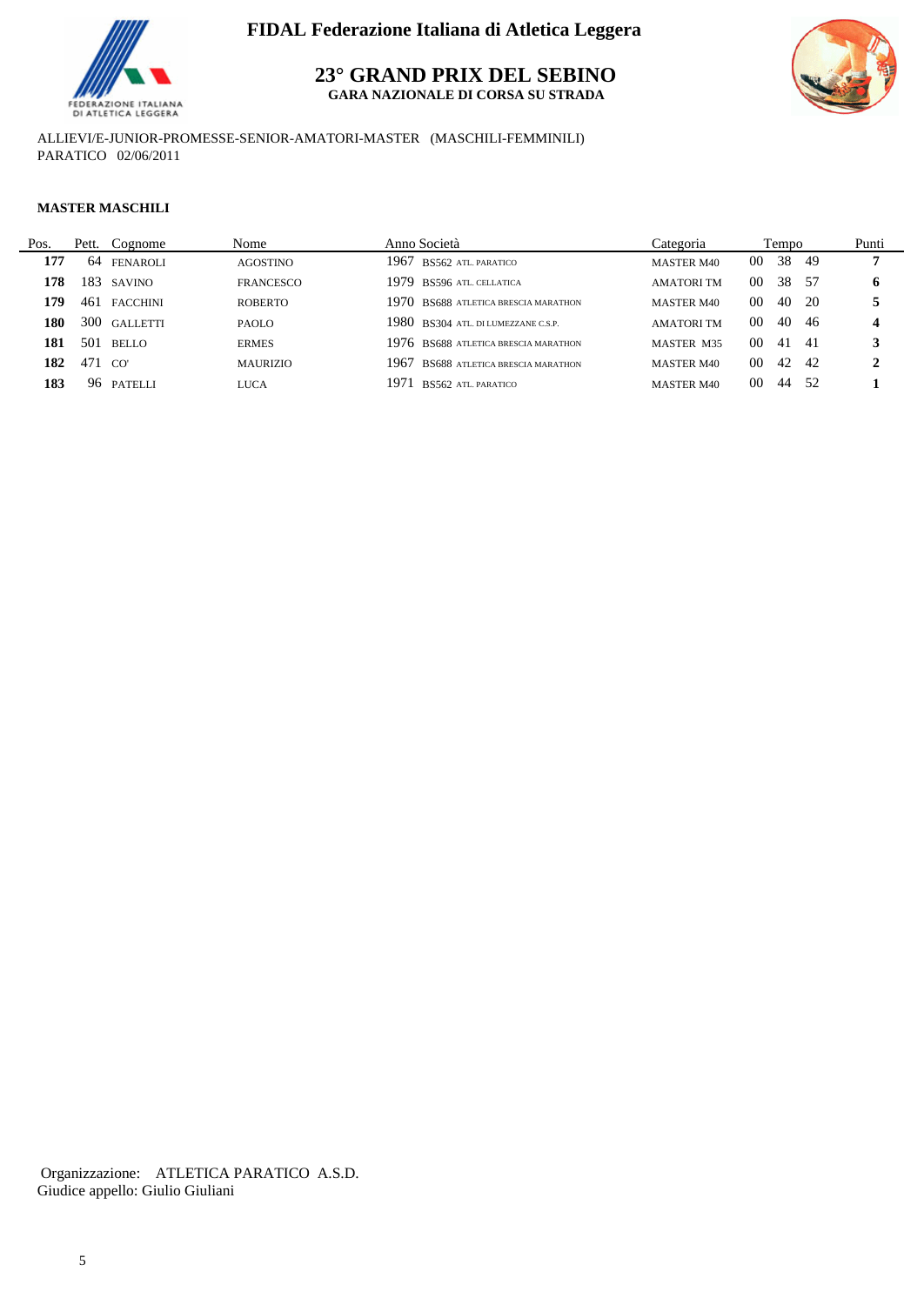

**23° GRAND PRIX DEL SEBINO GARA NAZIONALE DI CORSA SU STRADA**



ALLIEVI/E-JUNIOR-PROMESSE-SENIOR-AMATORI-MASTER (MASCHILI-FEMMINILI) PARATICO 02/06/2011

#### **MASTER MASCHILI**

L.

| Pos. | Pett. | Cognome          | Nome                | Anno Società                              | Categoria         |                 | Tempo    |      | Punti      |
|------|-------|------------------|---------------------|-------------------------------------------|-------------------|-----------------|----------|------|------------|
| 1    | 251   | <b>ARRIGHINI</b> | <b>MARIO</b>        | 1964 BS243 ATL. REBO GUSSAGO              | <b>MASTER M45</b> | 00 <sup>°</sup> | 26 52    |      | 215        |
| 2    |       | 120 TOMASONI     | PAOLO               | 1963 BS454 G.P. FELTER SPORT PUEGNAGO     | <b>MASTER M45</b> | 00              | 27       | 29   | 214        |
| 3    |       | 521 BOTTARELLI   | <b>GIORGIO</b>      | 1960 BS355 U. ATL. VALTROMPIA             | <b>MASTER M50</b> | 00              | 27       | 33   | 213        |
| 4    |       | 518 PINI         | <b>GIUSEPPE</b>     | 1966 BS243 ATL. REBO GUSSAGO              | <b>MASTER M45</b> | 00              | 27       | -54  | 212        |
|      |       | 383 FERRARI      | <b>AGOSTINO</b>     | 1957 BS274 G.P. LEGNAMI PELLEGRINELLI     | <b>MASTER M50</b> | 00              | 28       | -11  | 211        |
| 6    |       | 106 ARADORI      | <b>GIANBATTISTA</b> | 1961 BS660 ARIENI TEAM                    | <b>MASTER M50</b> | 00              | 28       | -39  | 210        |
| 7    |       | 450 GALEAZZI     | <b>MASSIMO</b>      | 1963 BS538 ATL. GAVARDO '90 LIB.          | <b>MASTER M45</b> | 00              | 28       | -46  | 209        |
| 8    |       | 459 GIUGNO       | <b>ALESSIO</b>      | 1962 BS688 ATLETICA BRESCIA MARATHON      | <b>MASTER M45</b> | 00              | 28       | 51   | 208        |
| 9    |       | 110 OLIVIERI     | ANDREA              | 1965 BS521 FREE-ZONE                      | <b>MASTER M45</b> | 00              | 28       | -56  | 207        |
| 10   |       | 14 VAVASSORI     | PIER LUIGI          | 1965 BS562 ATL PARATICO                   | <b>MASTER M45</b> | $00\,$          | 28       | -58  | 206        |
| 11   |       | 547 VALOTTI      | <b>STEFANO</b>      | 1960 BS243 ATL. REBO GUSSAGO              | <b>MASTER M50</b> | 00              | 29       | 00   | 205        |
| 12   |       | 135 DOSSELLI     | <b>ANGELO</b>       | 1960 BS521 FREE-ZONE                      | <b>MASTER M50</b> | 00              | 29       | 03   | 204        |
| 13   |       | 406 GILBERTI     | PIERANGELO          | 1959 BS707 RUNNING CAZZAGO SAN MARTINO    | <b>MASTER M50</b> | 00              | 29       | 06   | 203        |
| 14   |       | 491 BAINI        | <b>RANIERI</b>      | 1961 BS688 ATLETICA BRESCIA MARATHON      | <b>MASTER M50</b> | 00              | 29       | 20   | 202        |
| 15   |       | 124 ARCARI       | ANGELO FAUSTO       | 1966 BS521 FREE-ZONE                      | <b>MASTER M45</b> | 00              | 29       | 21   | 201        |
| 16   |       | 40 FACCHINI      | <b>MARINO</b>       | 1964 BS562 ATL. PARATICO                  | <b>MASTER M45</b> | $00\,$          | 29       | 22   | <b>200</b> |
| 17   |       | 314 MURARI       | <b>MAURIZIO</b>     | 1965 BS304 ATL. DI LUMEZZANE C.S.P.       | <b>MASTER M45</b> | 00              | 29       | 28   | 199        |
| 18   |       | 329 ZECCHI       | <b>DANIELE</b>      | 1955 BS304 ATL. DI LUMEZZANE C.S.P.       | <b>MASTER M55</b> | 00              | 29       | 38   | 198        |
| 19   |       | 151 COMETTI      | <b>GIANFRANCO</b>   | 1949 BS454 G.P. FELTER SPORT PUEGNAGO     | <b>MASTER M60</b> | 00              | 29       | 40   | 197        |
| 20   |       | 384 TOTIS        | <b>MASSIMO</b>      | 1961 BS274 G.P. LEGNAMI PELLEGRINELLI     | <b>MASTER M50</b> | 00              | 29       | 48   | 196        |
| 21   |       | 405 FREROTTI     | <b>VALTER</b>       | 1955 BS707 RUNNING CAZZAGO SAN MARTINO    | <b>MASTER M55</b> | $00\,$          | 29       | 50   | 195        |
| 22   |       | 467 DANCELLI     | <b>DAVIDE</b>       | 1966 BS688 ATLETICA BRESCIA MARATHON      | <b>MASTER M45</b> | $00\,$          | 29       | 56   | 194        |
| 23   |       | 166 LAVAGNINI    | <b>GIAMBATTISTA</b> | 1963 BS243 ATL. REBO GUSSAGO              | <b>MASTER M45</b> | 00              | 29       | 58   | 193        |
| 24   |       | 519 RADOGNA      | <b>NICOLA</b>       | 1966 BS243 ATL. REBO GUSSAGO              | <b>MASTER M45</b> | 00              | 30       | 05   | 192        |
| 25   |       | 182 PRATI        | <b>SERGIO</b>       | 1959 BS596 ATL CELLATICA                  | <b>MASTER M50</b> | 00              | 30       | 08   | 191        |
| 26   |       | 451 BULGARI      | MASSIMILIANO        | 1966 BS538 ATL. GAVARDO '90 LIB.          | <b>MASTER M45</b> | 00              | 30       | -19  | <b>190</b> |
| 27   |       | 509 PALMIRI      | PIERCARLO           | 1966 BS688 ATLETICA BRESCIA MARATHON      | <b>MASTER M45</b> | 00              | 30       | 23   | 189        |
| 28   |       | 569 PEDRALI      | <b>ENRICO</b>       | 1959 BS688 ATLETICA BRESCIA MARATHON      | <b>MASTER M50</b> | 00              | 30       | -39  | 188        |
| 29   |       | 27 BONACQUISTI   | <b>ANGELO</b>       | 1966 BS562 ATL PARATICO                   | <b>MASTER M45</b> | 00              | 30       | 43   | 187        |
| 30   |       | 127 BERETTI      | ALDO                | 1966 BS341 FG. ATL. FALEGNAMERIA GUERRINI | <b>MASTER M45</b> | 00              | 30       | 47   | 186        |
| 31   |       | 385 DAMIOLI      | CARLO               | 1961 BS274 G.P. LEGNAMI PELLEGRINELLI     | <b>MASTER M50</b> | 00              | 30       | 48   | 185        |
| 32   |       | 234 PANSI        | TOMASO              | 1960 BS545 ATL. FRANCIACORTA              | <b>MASTER M50</b> | 00              | 30       | 51   | 184        |
| 33   |       | 507 MASTRAPASQUA | ALDO GIOVANNI       | 1965 BS688 ATLETICA BRESCIA MARATHON      | <b>MASTER M45</b> | 00              | 30       | - 57 | 183        |
| 34   |       | 317 PASOTTI      | NATALE              | 1958 BS304 ATL. DI LUMEZZANE C.S.P.       | <b>MASTER M50</b> |                 | 00 30 58 |      | 182        |
| 35   |       | 178 BOVEGNO      | <b>LORENZO</b>      | 1955 BS596 ATL CELLATICA                  | <b>MASTER M55</b> | 00 <sup>°</sup> | 31       | -04  | 181        |
| 36   |       | 538 MARIANI      | <b>LORENZO</b>      | 1958 BS692 A.S.D. C.U.S. BRESCIA          | <b>MASTER M50</b> | $00\,$          | 31       | -05  | <b>180</b> |
| 37   |       | 285 BELLOMI      | <b>ANTONIO</b>      | 1966 BS304 ATL. DI LUMEZZANE C.S.P.       | <b>MASTER M45</b> | 00              | 31       | 07   | 179        |
| 38   |       | 114 RIZZOLA      | MASSIMO             | 1966 BS341 FG. ATL. FALEGNAMERIA GUERRINI | <b>MASTER M45</b> | $00\,$          | 31 10    |      | 178        |
| 39   |       | 323 SACCHETTI    | <b>ENRICO</b>       | 1966 BS304 ATL. DI LUMEZZANE C.S.P.       | <b>MASTER M45</b> | $00\,$          | 31 17    |      | 177        |
| 40   |       | 24 CALDARA       | <b>CLAUDIO</b>      | 1962 BS562 ATL PARATICO                   | <b>MASTER M45</b> | 00              | 31       | - 19 | 176        |
| 41   |       | 479 ZUCCHINI     | <b>ROBERTO</b>      | 1963 BS688 ATLETICA BRESCIA MARATHON      | <b>MASTER M45</b> | 00              | 31 21    |      | 175        |
| 42   |       | 92 TALLARINI     | <b>FRANCESCO</b>    | 1963 BS562 ATL. PARATICO                  | <b>MASTER M45</b> | $00\,$          | 31       | 22   | 174        |
| 43   |       | 568 FEDERICI     | <b>NICOLA</b>       | 1965 BS319 ATL. RODENGO SAIANO            | <b>MASTER M45</b> | 00              | 31       | 24   | 173        |
| 44   |       | 494 VECCHI       | <b>VALENTINO</b>    | 1952 BS688 ATLETICA BRESCIA MARATHON      | <b>MASTER M55</b> |                 | 00 31 27 |      | 172        |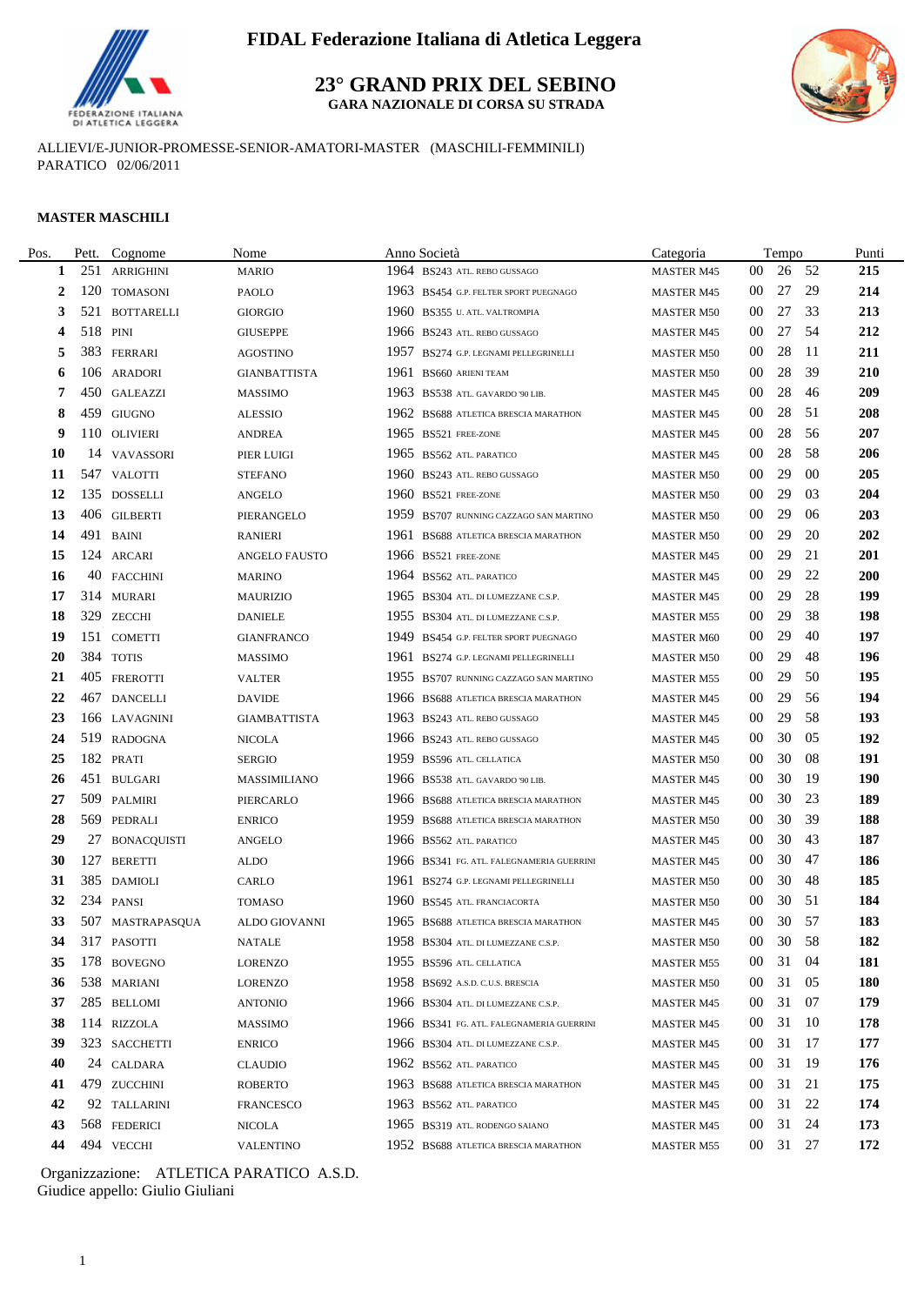

**23° GRAND PRIX DEL SEBINO**

**GARA NAZIONALE DI CORSA SU STRADA**



ALLIEVI/E-JUNIOR-PROMESSE-SENIOR-AMATORI-MASTER (MASCHILI-FEMMINILI) PARATICO 02/06/2011

#### **MASTER MASCHILI**

| Pos. | Pett. | Cognome            | Nome                  |      | Anno Società                              | Categoria         |                 | Tempo    |      | Punti      |
|------|-------|--------------------|-----------------------|------|-------------------------------------------|-------------------|-----------------|----------|------|------------|
| 45   | 388   | POLINI             | <b>MARIO</b>          |      | 1955 BS274 G.P. LEGNAMI PELLEGRINELLI     | <b>MASTER M55</b> | 00              | 31       | - 28 | 171        |
| 46   |       | 192 SANDRINI       | <b>MAURO</b>          | 1960 | BS306 G.P. ALLEGRINI                      | <b>MASTER M50</b> | $00\,$          | 31       | 29   | 170        |
| 47   |       | 330 ZORZI          | <b>PAOLO</b>          |      | 1963 BS304 ATL. DI LUMEZZANE C.S.P.       | <b>MASTER M45</b> | 00              | 31       | 30   | 169        |
| 48   | 381   | <b>TOTTOLI</b>     | <b>LUCA</b>           |      | 1964 BS274 G.P. LEGNAMI PELLEGRINELLI     | <b>MASTER M45</b> | $00\,$          | 31       | 32   | 168        |
| 49   |       | 532 MOGLIA         | <b>GIACOMO</b>        |      | 1958 BS688 ATLETICA BRESCIA MARATHON      | <b>MASTER M50</b> | $00\,$          | 31       | 32   | 167        |
| 50   |       | 100 MOLETTA        | FRANCO ANGELO         |      | 1966 BS049 ATL. PONTOGLIO 92              | <b>MASTER M45</b> | $00\,$          | 31       | 33   | 166        |
| 51   |       | 75 PIOVANELLI      | <b>GIANPIETRO</b>     |      | 1964 BS562 ATL. PARATICO                  | <b>MASTER M45</b> | 00              | 31       | 38   | 165        |
| 52   |       | 250 ARRIGHINI      | MARCO                 |      | 1965 BS243 ATL. REBO GUSSAGO              | <b>MASTER M45</b> | 00              | 31       | 44   | 164        |
| 53   |       | 46 ALBERTINELLI    | <b>REMO</b>           |      | 1962 BS562 ATL. PARATICO                  | <b>MASTER M45</b> | $00\,$          | 31       | 45   | 163        |
| 54   |       | 17 DONADONI        | <b>LIVIO</b>          |      | 1949 BS562 ATL. PARATICO                  | <b>MASTER M60</b> | 00              | 31       | 46   | 162        |
| 55   |       | 116 ZANARDINI      | <b>VINCENZO</b>       |      | 1953 BS341 FG. ATL. FALEGNAMERIA GUERRINI | <b>MASTER M55</b> | 00              | 31       | 48   | 161        |
| 56   |       | 235 BONATI         | <b>TIZIANO</b>        |      | 1964 BS082 ATL. VIGHENZI PADENGHE         | <b>MASTER M45</b> | $00\,$          | 32       | 03   | <b>160</b> |
| 57   |       | 327 TADDEI         | ANGELO                |      | 1955 BS304 ATL. DI LUMEZZANE C.S.P.       | <b>MASTER M55</b> | 00              | 32       | 04   | 159        |
| 58   | 7     | <b>BRESCIANI</b>   | <b>GIUSEPPE</b>       |      | 1953 BS562 ATL. PARATICO                  | <b>MASTER M55</b> | 00              | 32       | 09   | 158        |
| 59   |       | 72 PANTEGHINI      | <b>STEFANO</b>        |      | 1956 BS562 ATL PARATICO                   | <b>MASTER M55</b> | 00              | 32       | -10  | 157        |
| 60   |       | 410 MARINI         | PIETRO                |      | 1962 BS707 RUNNING CAZZAGO SAN MARTINO    | <b>MASTER M45</b> | $00\,$          | 32       | 12   | 156        |
| 61   |       | 602 BODEI          | <b>ROBERTO</b>        |      | 1964 BS521 FREE-ZONE                      | <b>MASTER M45</b> | $00\,$          | 32       | -13  | 155        |
| 62   |       | 82 RENALDINI       | <b>IGNAZIO</b>        | 1957 | BS562 ATL. PARATICO                       | <b>MASTER M50</b> | 00              | 32       | 15   | 154        |
| 63   |       | 30 GATTI           | <b>ALBERTO</b>        |      | 1966 BS562 ATL. PARATICO                  | <b>MASTER M45</b> | 00              | 32       | -16  | 153        |
| 64   |       | 548 FIORINA        | <b>STEFANO</b>        |      | 1966 BS341 FG. ATL. FALEGNAMERIA GUERRINI | <b>MASTER M45</b> | $00\,$          | 32       | 17   | 152        |
| 65   |       | 15 VANOTTI         | ANTONIO               |      | 1965 BS562 ATL. PARATICO                  | <b>MASTER M45</b> | 00              | 32       | 20   | 151        |
| 66   |       | 5 CORNA            | ROMANO                |      | 1959 BS562 ATL. PARATICO                  | <b>MASTER M50</b> | $00\,$          | 32       | 24   | 150        |
| 67   |       | 319 PASOTTI        | PIERO                 | 1947 | BS304 ATL. DI LUMEZZANE C.S.P.            | <b>MASTER M60</b> | $00\,$          | 32       | 26   | 149        |
| 68   | 591   | <b>BOTTA</b>       | <b>RICCARDO</b>       | 1961 | BS692 A.S.D. C.U.S. BRESCIA               | <b>MASTER M50</b> | 00              | 32       | 27   | 148        |
| 69   |       | 332 CAVAGNINI      | <b>DANIELE</b>        |      | 1962 BS109 POL. DI BIONE                  | <b>MASTER M45</b> | 00              | 32       | 28   | 147        |
| 70   |       | 52 FRATUS          | <b>STEFANO</b>        |      | 1961 BS562 ATL. PARATICO                  | <b>MASTER M50</b> | 00              | 32       | 30   | 146        |
| 71   |       | 322 POLONINI       | PIETRANTONIO          |      | 1949 BS304 ATL. DI LUMEZZANE C.S.P.       | <b>MASTER M60</b> | $00\,$          | 32       | 33   | 145        |
| 72   |       | 436 LENZA          | <b>UGO</b>            |      | 1964 BS521 FREE-ZONE                      | <b>MASTER M45</b> | $00\,$          | 32       | 41   | 144        |
| 73   |       | 564 BENEDUSI       | <b>GIOVANNI</b>       |      | 1962 BS688 ATLETICA BRESCIA MARATHON      | <b>MASTER M45</b> | 00              | 32       | 46   | 143        |
| 74   | 387   | <b>GHIRARDELLI</b> | MAURILLO              |      | 1955 BS274 G.P. LEGNAMI PELLEGRINELLI     | <b>MASTER M55</b> | 00              | 32       | 47   | 142        |
| 75   |       | 143 TANGHETTI      | <b>EZIO</b>           |      | 1957 BS243 ATL. REBO GUSSAGO              | <b>MASTER M50</b> | 00              | 32       | 48   | 141        |
| 76   |       | 470 ALBINI         | <b>DAVIDE GAETANO</b> |      | 1966 BS688 ATLETICA BRESCIA MARATHON      | <b>MASTER M45</b> | 00              | 32       | 49   | 140        |
| 77   |       | 331 CAVAGNINI      | <b>CLAUDIO</b>        |      | 1965 BS109 POL. DI BIONE                  | <b>MASTER M45</b> | 00              | 32       | 52   | 139        |
| 78   |       | 517 FRIGERIO       | PAOLO MARIO           |      | 1961 BS243 ATL. REBO GUSSAGO              | <b>MASTER M50</b> | 00 <sup>°</sup> | 32       | 53   | 138        |
| 79   |       | 482 BORGOGNONI     | MICHELE               |      | 1965 BS688 ATLETICA BRESCIA MARATHON      | <b>MASTER M45</b> | 00 <sup>°</sup> | 32       | - 54 | 137        |
| 80   | 9.    | <b>NEZOSI</b>      | <b>GIOCONDO</b>       |      | 1953 BS562 ATL. PARATICO                  | <b>MASTER M55</b> | $00\,$          | 32       | 55   | 136        |
| 81   |       | 29 MARTINELLI      | <b>GERARDINO</b>      |      | 1961 BS562 ATL PARATICO                   | <b>MASTER M50</b> | $00\,$          | 32       | -56  | 135        |
| 82   |       | 113 ZAMBELLI       | <b>CLAUDIO</b>        |      | 1966 BS341 FG. ATL. FALEGNAMERIA GUERRINI | <b>MASTER M45</b> | $00\,$          | 32       | 58   | 134        |
| 83   |       | 409 INVERARDI      | SERGIO                |      | 1961 BS707 RUNNING CAZZAGO SAN MARTINO    | <b>MASTER M50</b> | $00\,$          | 33       | 00   | 133        |
| 84   |       | 119 BONIZZI        | <b>EDOARDO</b>        |      | 1959 BS521 FREE-ZONE                      | <b>MASTER M50</b> | $00\,$          | 33       | 01   | 132        |
| 85   |       | 603 ARCHETTI       | <b>EMANUELE</b>       |      | 1962 BS049 ATL. PONTOGLIO 92              | <b>MASTER M45</b> | $00\,$          | 33       | 05   | 131        |
| 86   |       | 545 RADICI         | OLIVIERO              |      | 1961 BS278 ATL. CARPENEDOLO               | <b>MASTER M50</b> | $00\,$          | 33       | 12   | <b>130</b> |
| 87   |       | 34 TENGATTINI      | <b>ROBERTO</b>        |      | 1962 BS562 ATL PARATICO                   | <b>MASTER M45</b> | $00\,$          | 33       | 13   | 129        |
| 88   |       | 310 LOMBARDO       | <b>GIUSEPPE</b>       |      | 1945 BS304 ATL. DI LUMEZZANE C.S.P.       | <b>MASTER M65</b> |                 | 00 33 14 |      | 128        |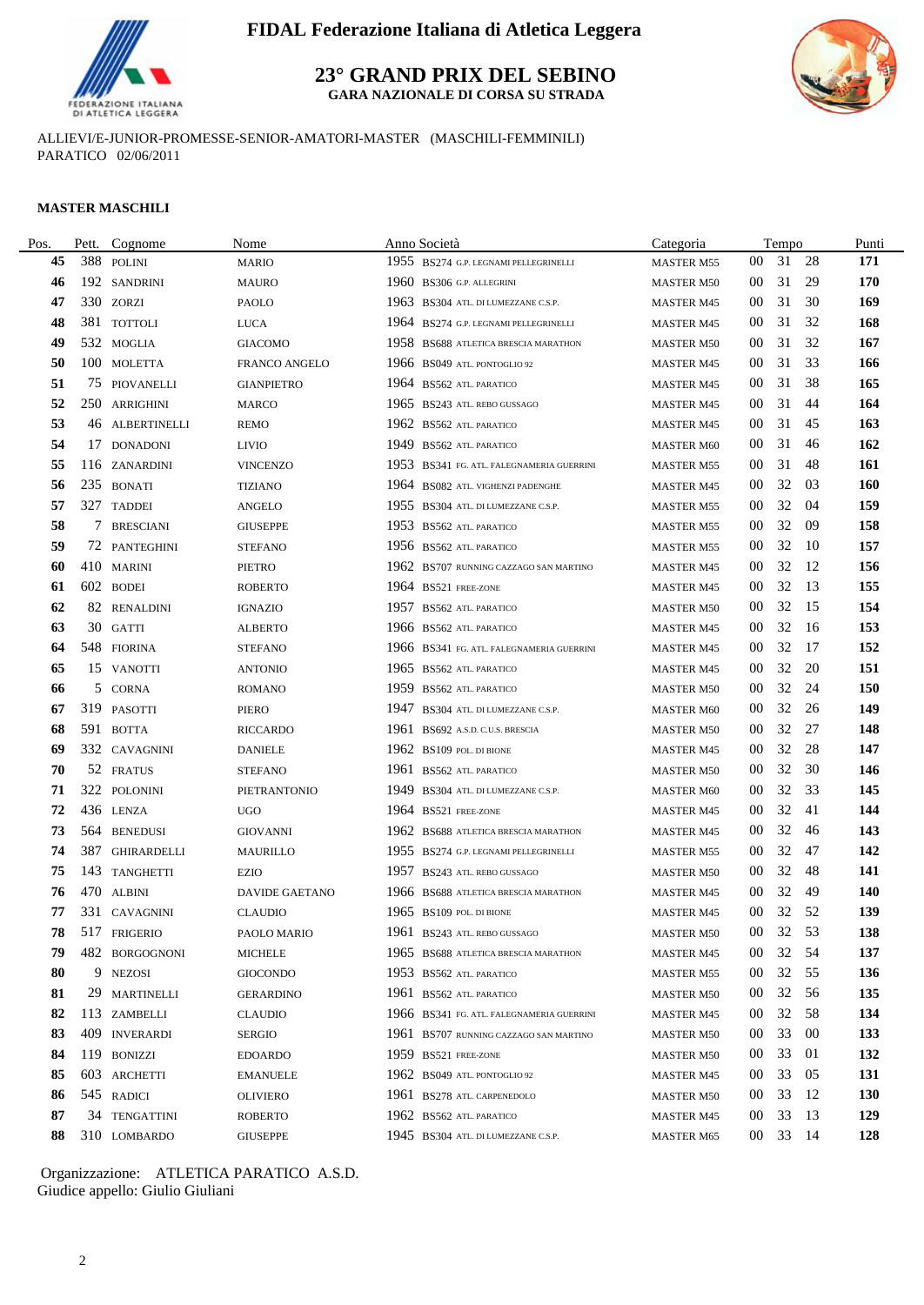

**23° GRAND PRIX DEL SEBINO**

**GARA NAZIONALE DI CORSA SU STRADA**



ALLIEVI/E-JUNIOR-PROMESSE-SENIOR-AMATORI-MASTER (MASCHILI-FEMMINILI) PARATICO 02/06/2011

#### **MASTER MASCHILI**

| Pos.       | Pett. | Cognome        | Nome                 |      | Anno Società                              | Categoria         |                 | Tempo    |        | Punti      |
|------------|-------|----------------|----------------------|------|-------------------------------------------|-------------------|-----------------|----------|--------|------------|
| 89         | 281   | <b>CADEI</b>   | <b>GIOVANNI</b>      |      | 1966 BS545 ATL. FRANCIACORTA              | <b>MASTER M45</b> | $00\,$          | 33       | -17    | 127        |
| 90         |       | 466 SPADA      | <b>IVANO</b>         | 1960 | BS688 ATLETICA BRESCIA MARATHON           | <b>MASTER M50</b> | $00\,$          | 33       | -18    | 126        |
| 91         |       | 414 VERZELETTI | <b>LUCA</b>          |      | 1961 BS707 RUNNING CAZZAGO SAN MARTINO    | <b>MASTER M50</b> | 00              | 33       | 20     | 125        |
| 92         | 1     | <b>ROMELE</b>  | <b>ADAMO</b>         |      | 1945 BS562 ATL PARATICO                   | <b>MASTER M65</b> | $00\,$          | 33       | 21     | 124        |
| 93         | 544   | <b>BANDERA</b> | <b>AVIO</b>          |      | 1948 BS278 ATL. CARPENEDOLO               | <b>MASTER M60</b> | $00\,$          | 33       | 22     | 123        |
| 94         |       | 540 ARISI      | <b>CLAUDIO</b>       |      | 1964 BS587 CAPRIANO RUNNERS               | <b>MASTER M45</b> | $00\,$          | 33       | 23     | 122        |
| 95         |       | 334 SIMONI     | <b>RICCARDO</b>      | 1960 | BS109 POL. DI BIONE                       | <b>MASTER M50</b> | 00              | 33       | 26     | 121        |
| 96         |       | 94 ZANNI       | GIOVANNI             |      | 1956 BS562 ATL PARATICO                   | <b>MASTER M55</b> | 00              | 33       | 29     | <b>120</b> |
| 97         |       | 35 PETENZI     | <b>RENATO</b>        |      | 1964 BS562 ATL. PARATICO                  | <b>MASTER M45</b> | $00\,$          | 33       | 32     | 119        |
| 98         |       | 386 CAMOSSI    | ANTONIO              |      | 1956 BS274 G.P. LEGNAMI PELLEGRINELLI     | <b>MASTER M55</b> | $00\,$          | 33       | 33     | 118        |
| 99         |       | 571 PASOTTI    | <b>GIUSEPPE</b>      |      | 1957 BS430 G.S. AMICI PODISTI BS          | <b>MASTER M50</b> | $00\,$          | 33       | 39     | 117        |
| <b>100</b> |       | 412 RAMPINELLI | <b>ALBERTO</b>       | 1961 | BS707 RUNNING CAZZAGO SAN MARTINO         | <b>MASTER M50</b> | $00\,$          | 33       | 40     | 116        |
| 101        |       | 307 LAMPUGNANI | NICOLA               |      | 1950 BS304 ATL. DI LUMEZZANE C.S.P.       | <b>MASTER M60</b> | $00\,$          | 33       | 41     | 115        |
| 102        |       | 308 LINETTI    | <b>RUGGERO</b>       |      | 1959 BS304 ATL. DI LUMEZZANE C.S.P.       | <b>MASTER M50</b> | 00              | 33       | 44     | 114        |
| 103        |       | 411 SARTORI    | <b>TARCISIO</b>      |      | 1963 BS707 RUNNING CAZZAGO SAN MARTINO    | <b>MASTER M45</b> | 00              | 33       | 56     | 113        |
| 104        |       | 486 CADOLI     | <b>ROBERTO</b>       |      | 1966 BS688 ATLETICA BRESCIA MARATHON      | <b>MASTER M45</b> | $00\,$          | 33       | 58     | 112        |
| 105        |       | 605 GUERRINI   | <b>AMERIO</b>        |      | 1952 BS430 G.S. AMICI PODISTI BS          | <b>MASTER M55</b> | $00\,$          | 33       | 59     | 111        |
| 106        |       | 23 CAMPANA     | <b>GIOVANNI</b>      |      | 1955 BS562 ATL. PARATICO                  | <b>MASTER M55</b> | 00              | 34       | 01     | <b>110</b> |
| 107        |       | 18 BONASSI     | LUCIANO              |      | 1953 BS562 ATL. PARATICO                  | <b>MASTER M55</b> | 00              | 34       | -04    | 109        |
| 108        |       | 73 PARENTE     | CARLO                |      | 1965 BS562 ATL. PARATICO                  | <b>MASTER M45</b> | 00              | 34       | 05     | 108        |
| 109        |       | 58 MANCINI     | <b>GIANLUIGI</b>     |      | 1960 BS562 ATL. PARATICO                  | <b>MASTER M50</b> | 00              | 34       | -06    | 107        |
| <b>110</b> |       | 536 PLEBANI    | LUCIANO              |      | 1960 BS521 FREE-ZONE                      | <b>MASTER M50</b> | 00              | 34       | -09    | 106        |
| 111        |       | 284 ARCARI     | <b>ROBERTO</b>       |      | 1945 BS304 ATL. DI LUMEZZANE C.S.P.       | <b>MASTER M65</b> | $00\,$          | 34       | - 10   | 105        |
| 112        |       | 579 TRECCANI   | <b>DARIO SILVANO</b> |      | 1964 BS341 FG. ATL. FALEGNAMERIA GUERRINI | <b>MASTER M45</b> | $00\,$          | 34       | - 11   | 104        |
| 113        |       | 45 BERTOLDI    | <b>CLAUDIO</b>       |      | 1959 BS562 ATL. PARATICO                  | <b>MASTER M50</b> | 00              | 34       | -13    | 103        |
| 114        | 139   | <b>BERTASI</b> | <b>MAURO</b>         |      | 1962 BS256 PADILE R.M. GUIZZI             | <b>MASTER M45</b> | 00              | 34       | 22     | 102        |
| 115        |       | 572 BAZZONI    | <b>GIANLUIGI</b>     |      | 1958 BS430 G.S. AMICI PODISTI BS          | <b>MASTER M50</b> | $00\,$          | 34       | 24     | 101        |
| 116        |       | 132 SALVALAI   | <b>GIULIO</b>        |      | 1965 BS341 FG. ATL. FALEGNAMERIA GUERRINI | <b>MASTER M45</b> | 00              | 34       | 26     | 100        |
| 117        |       | 546 BONATTI    | <b>SERGIO</b>        |      | 1962 BS278 ATL. CARPENEDOLO               | <b>MASTER M45</b> | 00              | 34       | 27     | 99         |
| 118        |       | 55 GAVAZZENI   | <b>EZIO CARLO</b>    |      | 1960 BS562 ATL. PARATICO                  | <b>MASTER M50</b> | 00              | 34       | 28     | 98         |
| 119        |       | 152 LODA       | <b>GIANFRANCO</b>    |      | 1958 BS717 RUNNERS CAPRIOLESE             | <b>MASTER M50</b> | $00\,$          | 34       | 31     | 97         |
| <b>120</b> |       | 452 CADENELLI  | <b>VILLIAM</b>       |      | 1953 BS538 ATL. GAVARDO '90 LIB.          | <b>MASTER M55</b> | 00              | 34       | 40     | 96         |
| 121        |       | 123 STEFINI    | PAOLO                |      | 1966 BS521 FREE-ZONE                      | <b>MASTER M45</b> | $00\,$          | 34       | 43     | 95         |
|            |       | 122 121 MARINI | LUCIANO              |      | 1965 BS341 FG. ATL. FALEGNAMERIA GUERRINI | <b>MASTER M45</b> | 00 <sup>1</sup> | 34 45    |        | 94         |
| 123        |       | 382 FRANZONI   | <b>MASSIMO</b>       |      | 1958 BS274 G.P. LEGNAMI PELLEGRINELLI     | <b>MASTER M50</b> | 00 <sup>°</sup> | 34       | -47    | 93         |
| 124        |       | 590 SALOGNI    | <b>SILVANO</b>       |      | 1955 BS535 RUNNING & ADVENTURE            | <b>MASTER M55</b> | $00\,$          | 34       | 48     | 92         |
| 125        |       | 480 APPUHAMY   | ARADASIWATTA         |      | 1961 BS688 ATLETICA BRESCIA MARATHON      | <b>MASTER M50</b> | 00              | 34       | 49     | 91         |
| 126        |       | 83 RINALDI     | <b>IVANO</b>         |      | 1962 BS562 ATL PARATICO                   | <b>MASTER M45</b> | $00\,$          | 34       | 50     | 90         |
| 127        |       | 585 MOSCA      | <b>ALBERTO</b>       |      | 1963 BS688 ATLETICA BRESCIA MARATHON      | <b>MASTER M45</b> | 00              | 34       | 52     | 89         |
| 128        |       | 611 ARRIGHINI  | <b>LEONARDO</b>      |      | 1962 BS688 ATLETICA BRESCIA MARATHON      | <b>MASTER M45</b> | 00              | 34       | -54    | 88         |
| 129        |       | 33 SPANU       | <b>GREGORIO</b>      |      | 1943 BS562 ATL PARATICO                   | <b>MASTER M65</b> | 00 <sup>°</sup> | 34       | 58     | 87         |
| <b>130</b> |       | 12 CANTAMESSI  | GIORGIO              |      | 1951 BS562 ATL. PARATICO                  | <b>MASTER M60</b> | 00              | 34       | 59     | 86         |
| 131        |       | 316 PASOTTI    | <b>FABIO</b>         |      | 1963 BS304 ATL. DI LUMEZZANE C.S.P.       | <b>MASTER M45</b> | 00              | 35       | $00\,$ | 85         |
| 132        |       | 487 BELTRAMI   | <b>MASSIMO</b>       |      | 1959 BS688 ATLETICA BRESCIA MARATHON      | <b>MASTER M50</b> |                 | 00 35 01 |        | 84         |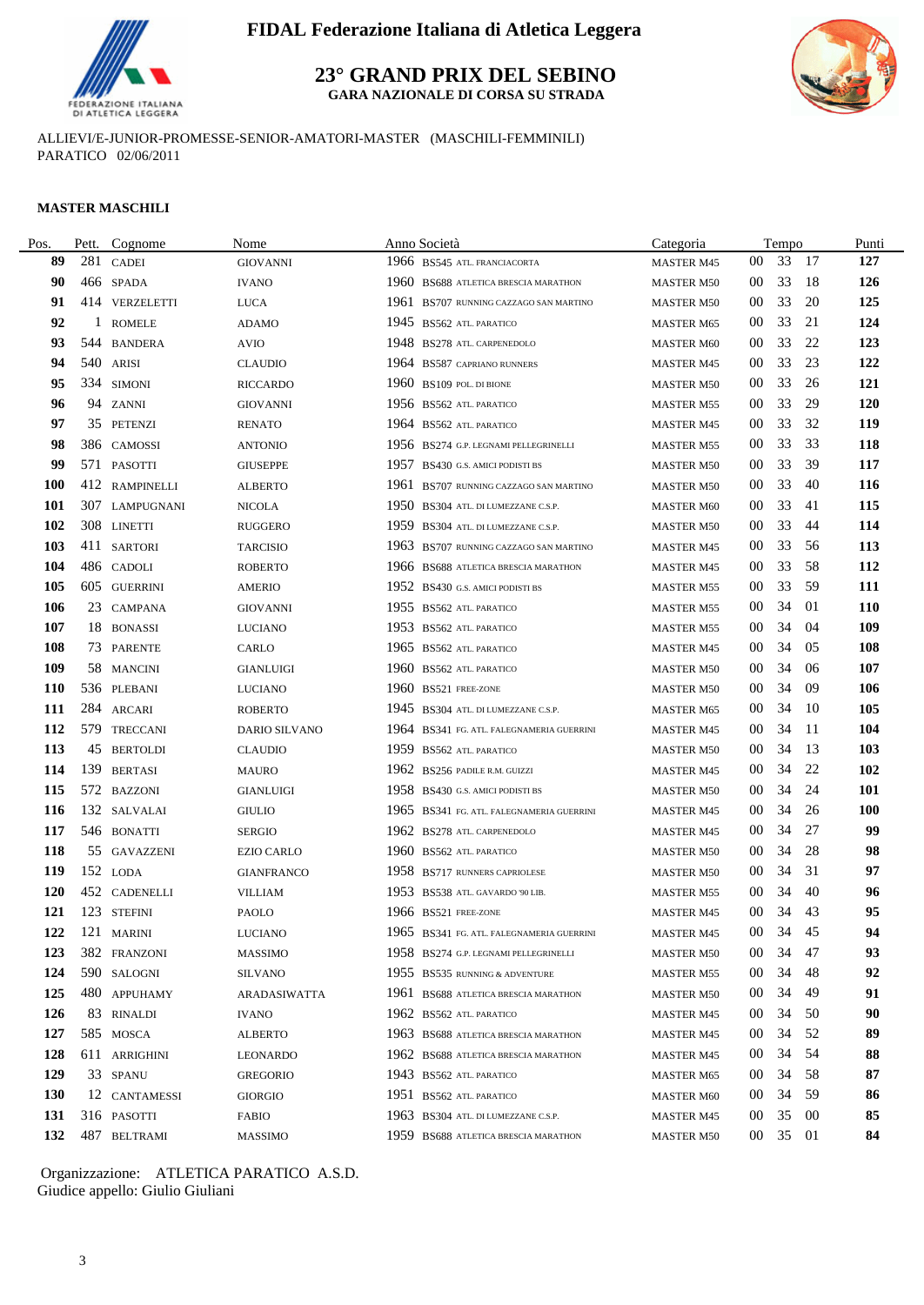

**23° GRAND PRIX DEL SEBINO**

**GARA NAZIONALE DI CORSA SU STRADA**



ALLIEVI/E-JUNIOR-PROMESSE-SENIOR-AMATORI-MASTER (MASCHILI-FEMMINILI) PARATICO 02/06/2011

#### **MASTER MASCHILI**

| Pos.       | Pett. | Cognome         | Nome               |      | Anno Società                              | Categoria         |                 | Tempo    |      | Punti |
|------------|-------|-----------------|--------------------|------|-------------------------------------------|-------------------|-----------------|----------|------|-------|
| 133        |       | 555 COMINELLI   | <b>RICCARDO</b>    |      | 1966 BS377 ATL. BEDIZZOLE                 | <b>MASTER M45</b> | $00\,$          | 35       | 02   | 83    |
| 134        |       | 304 GUSSAGO     | <b>MAURIZIO</b>    | 1959 | BS304 ATL. DI LUMEZZANE C.S.P.            | <b>MASTER M50</b> | $00\,$          | 35       | 03   | 82    |
| 135        |       | 557 COMPAGNONI  | <b>DONATO</b>      |      | 1961 BS377 ATL. BEDIZZOLE                 | <b>MASTER M50</b> | 00              | 35       | -16  | 81    |
| 136        |       | 42 CORVI        | PIERANGELO         |      | 1966 BS562 ATL. PARATICO                  | <b>MASTER M45</b> | 00              | 35       | 21   | 80    |
| 137        |       | 62 PAGANELLI    | <b>MARCO</b>       |      | 1963 BS562 ATL. PARATICO                  | <b>MASTER M45</b> | $00\,$          | 35       | 30   | 79    |
| 138        |       | 180 CHERUBINI   | <b>RAIMONDO</b>    |      | 1961 BS596 ATL CELLATICA                  | <b>MASTER M50</b> | $00\,$          | 35       | 32   | 78    |
| 139        |       | 31 FILIPPI      | <b>OLIVO</b>       |      | 1964 BS562 ATL. PARATICO                  | <b>MASTER M45</b> | 00              | 35       | 33   | 77    |
| 140        |       | 391 FIORINI     | <b>FIORINO</b>     | 1949 | BS274 G.P. LEGNAMI PELLEGRINELLI          | <b>MASTER M60</b> | 00              | 35       | 34   | 76    |
| 141        | 181   | <b>BOLPAGNI</b> | <b>MARCELLO</b>    |      | 1961 BS596 ATL. CELLATICA                 | <b>MASTER M50</b> | $00\,$          | 35       | 35   | 75    |
| 142        |       | 565 MORANDINI   | <b>GIACOMO</b>     |      | 1955 BS274 G.P. LEGNAMI PELLEGRINELLI     | <b>MASTER M55</b> | 00              | 35       | 45   | 74    |
| 143        |       | 227 CONFORTI    | GIANPIETRO         |      | 1960 BS243 ATL. REBO GUSSAGO              | <b>MASTER M50</b> | 00              | 35       | 49   | 73    |
| 144        |       | 390 BIANCHETTI  | <b>PIERINO</b>     |      | 1952 BS274 G.P. LEGNAMI PELLEGRINELLI     | <b>MASTER M55</b> | $00\,$          | 35       | 58   | 72    |
| 145        |       | 534 ROTA        | <b>MATTEO</b>      |      | 1966 BS688 ATLETICA BRESCIA MARATHON      | <b>MASTER M45</b> | 00              | 36       | 06   | 71    |
| 146        |       | 10 BERTAZZOLI   | <b>VITTORIO</b>    |      | 1940 BS562 ATL. PARATICO                  | <b>MASTER M70</b> | 00              | 36       | 07   | 70    |
| 147        |       | 126 GORNI       | <b>ENRICO</b>      | 1957 | BS341 FG. ATL. FALEGNAMERIA GUERRINI      | <b>MASTER M50</b> | 00              | 36       | -10  | 69    |
| 148        |       | 189 PALANDI     | PIETRO FRANCESCO   | 1960 | BS596 ATL. CELLATICA                      | <b>MASTER M50</b> | 00              | 36       | -11  | 68    |
| 149        |       | 440 RINALDI     | <b>GIUSEPPE</b>    |      | 1960 BS377 ATL. BEDIZZOLE                 | <b>MASTER M50</b> | 00              | 36       | 15   | 67    |
| <b>150</b> |       | 297 DUINA       | <b>VITTORIO</b>    | 1938 | BS304 ATL. DI LUMEZZANE C.S.P.            | <b>MASTER M70</b> | 00              | 36       | -16  | 66    |
| 151        | 527   | OLIVARI         | <b>GIAN PIETRO</b> | 1960 | BS243 ATL. REBO GUSSAGO                   | <b>MASTER M50</b> | 00              | 36       | 17   | 65    |
| 152        |       | 302 GHEZA       | <b>ALFREDO</b>     |      | 1943 BS304 ATL. DI LUMEZZANE C.S.P.       | <b>MASTER M65</b> | $00\,$          | 36       | -18  | 64    |
| 153        | 44    | <b>CORTESE</b>  | <b>GIORGIO</b>     |      | 1960 BS562 ATL. PARATICO                  | <b>MASTER M50</b> | 00              | 36       | -19  | 63    |
| 154        |       | 504 CANTONI     | <b>ADRIANO</b>     |      | 1955 BS688 ATLETICA BRESCIA MARATHON      | <b>MASTER M55</b> | 00              | 36       | 21   | 62    |
| 155        |       | 289 BOSIO       | <b>EUGENIO</b>     | 1960 | BS304 ATL. DI LUMEZZANE C.S.P.            | <b>MASTER M50</b> | $00\,$          | 36       | 25   | 61    |
| 156        |       | 236 AGOSTI      | <b>FRANCO</b>      |      | 1948 BS538 ATL. GAVARDO '90 LIB.          | <b>MASTER M60</b> | $00\,$          | 36       | 28   | 60    |
| 157        |       | 87 SANGALLI     | <b>MAURO</b>       |      | 1949 BS562 ATL. PARATICO                  | <b>MASTER M60</b> | 00              | 36       | 30   | 59    |
| 158        |       | 313 MONTINI     | <b>ELIO</b>        |      | 1955 BS304 ATL. DI LUMEZZANE C.S.P.       | MASTER M55        | 00              | 36       | 31   | 58    |
| 159        |       | 32 SORA         | <b>CLAUDIO</b>     |      | 1958 BS562 ATL. PARATICO                  | <b>MASTER M50</b> | 00              | 36       | 36   | 57    |
| <b>160</b> |       | 78 PREITI       | <b>DOMENICO</b>    |      | 1959 BS562 ATL. PARATICO                  | <b>MASTER M50</b> | 00              | 36       | 44   | 56    |
| 161        |       | 464 SOARDI      | <b>ALBERTO</b>     |      | 1958 BS688 ATLETICA BRESCIA MARATHON      | <b>MASTER M50</b> | $00\,$          | 36       | 46   | 55    |
| 162        |       | 16 STAFFONI     | <b>MAFFEO</b>      | 1947 | <b>BS562 ATL. PARATICO</b>                | <b>MASTER M60</b> | 00              | 36       | 47   | 54    |
| 163        |       | 463 CINELLI     | <b>FABIO</b>       |      | 1965 BS688 ATLETICA BRESCIA MARATHON      | <b>MASTER M45</b> | $00\,$          | 36       | -54  | 53    |
| 164        |       | 275 FERLIGA     | <b>GIOVANNI</b>    |      | 1956 BS660 ARIENI TEAM                    | <b>MASTER M55</b> | 00              | 36       | 55   | 52    |
| 165        |       | 435 GIORDANO    | <b>RICCARDO</b>    |      | 1963 BS521 FREE-ZONE                      | <b>MASTER M45</b> | $00\,$          | 36       | -57  | 51    |
| 166        |       | 437 MARTINELLI  | <b>VALTER</b>      |      | 1964 BS521 FREE-ZONE                      | <b>MASTER M45</b> | $00\,$          | 37       | - 02 | 50    |
| 167        |       | 599 BARONCHELLI | FERDINANDO         |      | 1953 BS278 ATL. CARPENEDOLO               | <b>MASTER M55</b> | 00 <sup>°</sup> | 37       | -05  | 49    |
| 168        |       | 488 GAVIOLI     | ANDREA             |      | 1965 BS688 ATLETICA BRESCIA MARATHON      | <b>MASTER M45</b> | $00\,$          | 37       | -07  | 48    |
| 169        |       | 158 COPPI       | <b>GIOVANNI</b>    |      | 1966 BS341 FG. ATL. FALEGNAMERIA GUERRINI | MASTER M45        | 00              | 37       | -10  | 47    |
| 170        |       | 122 FELAPPI     | LUIGI              |      | 1958 BS465 NEW ATHLETICS SULZANO          | <b>MASTER M50</b> | $00\,$          | 37       | -12  | 46    |
| 171        |       | 318 PASOTTI     | <b>PERSIO</b>      |      | 1945 BS304 ATL. DI LUMEZZANE C.S.P.       | <b>MASTER M65</b> | $00\,$          | 37       | 13   | 45    |
| 172        |       | 104 CARE        | <b>MARCO</b>       |      | 1962 BS688 ATLETICA BRESCIA MARATHON      | <b>MASTER M45</b> | 00              | 37       | -15  | 44    |
| 173        |       | 138 ALBERINO    | ORESTE             |      | 1961 BS243 ATL. REBO GUSSAGO              | <b>MASTER M50</b> | 00 <sup>°</sup> | 37       | 31   | 43    |
| 174        |       | 157 CAVAGNA     | ILARIO             |      | 1957 BS256 PADILE R.M. GUIZZI             | <b>MASTER M50</b> | $00\,$          | 37       | 40   | 42    |
| 175        |       | 141 BELLELLI    | <b>MASSIMO</b>     |      | 1965 BS688 ATLETICA BRESCIA MARATHON      | <b>MASTER M45</b> | $00\,$          | 37       | 41   | 41    |
| 176        |       | 86 SALIS        | <b>ROBERTO</b>     |      | 1965 BS562 ATL. PARATICO                  | <b>MASTER M45</b> |                 | 00 37 42 |      | 40    |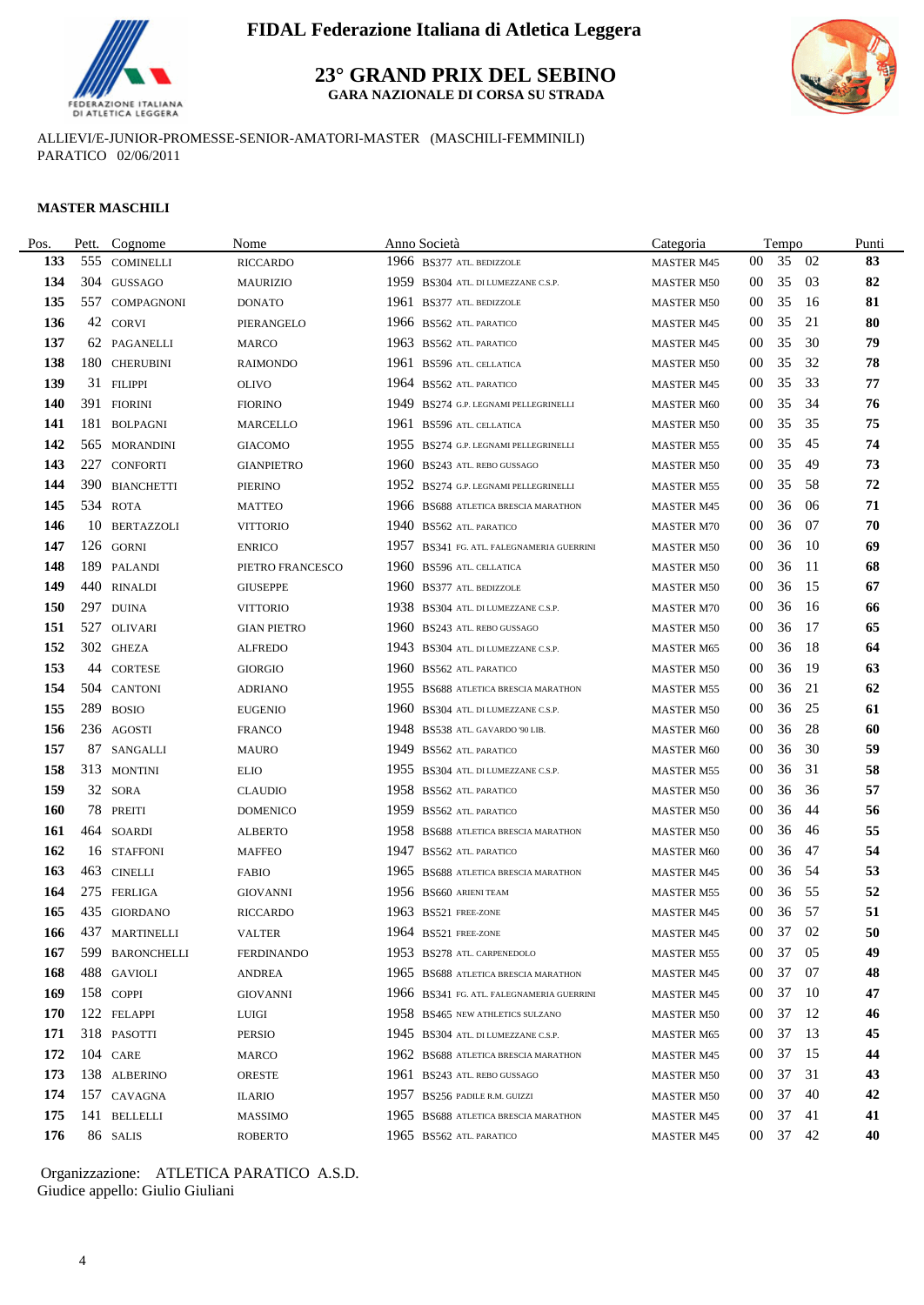

**23° GRAND PRIX DEL SEBINO**

**GARA NAZIONALE DI CORSA SU STRADA**



ALLIEVI/E-JUNIOR-PROMESSE-SENIOR-AMATORI-MASTER (MASCHILI-FEMMINILI) PARATICO 02/06/2011

#### **MASTER MASCHILI**

| Pos.       | Pett. | Cognome           | Nome              |      | Anno Società                              | Categoria         |        | Tempo |    | Punti                   |
|------------|-------|-------------------|-------------------|------|-------------------------------------------|-------------------|--------|-------|----|-------------------------|
| 177        | 577   | <b>ABONDIO</b>    | <b>GIUSEPPE</b>   |      | 1942 BS274 G.P. LEGNAMI PELLEGRINELLI     | <b>MASTER M65</b> | $00\,$ | 37    | 52 | 39                      |
| 178        |       | 520 RUFFINI       | <b>RENATO</b>     |      | 1963 BS243 ATL. REBO GUSSAGO              | <b>MASTER M45</b> | $00\,$ | 37    | 56 | 38                      |
| 179        |       | 460 BARONIO       | <b>ROBERTO</b>    |      | 1964 BS688 ATLETICA BRESCIA MARATHON      | <b>MASTER M45</b> | 00     | 38    | 06 | 37                      |
| 180        |       | 595 BERARDI       | <b>FLAVIO</b>     |      | 1963 BS341 FG. ATL. FALEGNAMERIA GUERRINI | <b>MASTER M45</b> | 00     | 38    | 12 | 36                      |
| 181        |       | 77 POZZA          | <b>GIANTONIO</b>  |      | 1963 BS562 ATL. PARATICO                  | <b>MASTER M45</b> | 00     | 38    | 25 | 35                      |
| 182        |       | 404 TEDOLDI       | <b>MAURO</b>      |      | 1956 BS535 RUNNING & ADVENTURE            | <b>MASTER M55</b> | 00     | 38    | 41 | 34                      |
| 183        |       | 102 CALI          | <b>MAURIZIO</b>   |      | 1956 BS660 ARIENI TEAM                    | <b>MASTER M55</b> | $00\,$ | 38    | 43 | 33                      |
| 184        |       | 475 SCHITO'       | <b>ALESSANDRO</b> |      | 1966 BS688 ATLETICA BRESCIA MARATHON      | <b>MASTER M45</b> | 00     | 38    | 51 | 32                      |
| 185        |       | 129 SCARONI       | <b>ANGELO</b>     |      | 1955 BS341 FG. ATL. FALEGNAMERIA GUERRINI | <b>MASTER M55</b> | $00\,$ | 38    | 58 | 31                      |
| 186        |       | 321 PEDRELLI      | <b>GIANPIETRO</b> |      | 1947 BS304 ATL. DI LUMEZZANE C.S.P.       | <b>MASTER M60</b> | 00     | 39    | 02 | 30                      |
| 187        |       | 74 PELIZZARI      | <b>ANGELO</b>     |      | 1964 BS562 ATL. PARATICO                  | <b>MASTER M45</b> | 00     | 39    | 09 | 29                      |
| 188        |       | 558 FRACASSI      | <b>SERGIO</b>     |      | 1952 BS377 ATL. BEDIZZOLE                 | <b>MASTER M55</b> | 00     | 39    | 11 | 28                      |
| 189        |       | 489 CLINI         | <b>ENRICO</b>     |      | 1962 BS688 ATLETICA BRESCIA MARATHON      | <b>MASTER M45</b> | 00     | 39    | 12 | 27                      |
| <b>190</b> |       | 512 RABIZZI       | <b>MICHELE</b>    |      | 1965 BS688 ATLETICA BRESCIA MARATHON      | <b>MASTER M45</b> | $00\,$ | 39    | 16 | 26                      |
| 191        |       | 63 FALCETTI       | <b>MARIO</b>      | 1960 | <b>BS562 ATL. PARATICO</b>                | <b>MASTER M50</b> | 00     | 39    | 21 | 25                      |
| 192        |       | 562 PISEGNA       | <b>MARIO</b>      |      | 1936 BS688 ATLETICA BRESCIA MARATHON      | <b>MASTER M75</b> | $00\,$ | 39    | 23 | 24                      |
| 193        |       | 559 CARLESCHI     | <b>RENZO</b>      |      | 1946 BS377 ATL. BEDIZZOLE                 | <b>MASTER M65</b> | $00\,$ | 39    | 26 | 23                      |
| 194        |       | 580 RABESCO       | <b>ANTONIO</b>    | 1959 | BS688 ATLETICA BRESCIA MARATHON           | <b>MASTER M50</b> | $00\,$ | 39    | 34 | 22                      |
| 195        |       | 472 ANGELI        | <b>GIUSEPPE</b>   | 1957 | BS688 ATLETICA BRESCIA MARATHON           | <b>MASTER M50</b> | 00     | 40    | 07 | 21                      |
| 196        |       | 112 GOZIO         | <b>RENATO</b>     | 1941 | BS319 ATL. RODENGO SAIANO                 | <b>MASTER M70</b> | 00     | 40    | 09 | 20                      |
| 197        |       | 490 BERTONI       | <b>MARCO</b>      |      | 1958 BS688 ATLETICA BRESCIA MARATHON      | <b>MASTER M50</b> | 00     | 40    | 15 | 19                      |
| 198        |       | 328 TOMASONI      | <b>GUALTIERO</b>  | 1959 | BS304 ATL. DI LUMEZZANE C.S.P.            | <b>MASTER M50</b> | 00     | 40    | 25 | 18                      |
| 199        |       | 39 GANASSI        | GIULIANO          | 1960 | <b>BS562 ATL. PARATICO</b>                | <b>MASTER M50</b> | 00     | 40    | 28 | 17                      |
| 200        |       | 604 PAPAGNO       | <b>RUGGERO</b>    |      | 1952 BS327 G.S. BRIXIA RUNNERS            | <b>MASTER M55</b> | 00     | 40    | 30 | 16                      |
| <b>201</b> |       | 320 PASOTTI       | <b>SANTO</b>      |      | 1946 BS304 ATL. DI LUMEZZANE C.S.P.       | <b>MASTER M65</b> | $00\,$ | 40    | 36 | 15                      |
| 202        |       | 49 CAFARELLA      | <b>ANTONINO</b>   |      | 1946 BS562 ATL. PARATICO                  | <b>MASTER M65</b> | $00\,$ | 41    | 02 | 14                      |
| 203        |       | 563 VINCI         | <b>SALVATORE</b>  |      | 1947 BS688 ATLETICA BRESCIA MARATHON      | <b>MASTER M60</b> | $00\,$ | 41    | 21 | 13                      |
| 204        |       | 566 SCROFFI       | <b>RENATO</b>     |      | 1957 BS341 FG. ATL. FALEGNAMERIA GUERRINI | <b>MASTER M50</b> | 00     | 41    | 22 | 12                      |
| 205        |       | 148 CARASI        | <b>YVES</b>       |      | 1960 BS688 ATLETICA BRESCIA MARATHON      | <b>MASTER M50</b> | 00     | 41    | 26 | 11                      |
| 206        |       | 533 VENTO         | <b>VITO</b>       |      | 1936 BS243 ATL. REBO GUSSAGO              | <b>MASTER M75</b> | $00\,$ | 41    | 35 | 10                      |
| 207        |       | 130 TONONI        | <b>SILVIO</b>     | 1951 | BS341 FG. ATL. FALEGNAMERIA GUERRINI      | <b>MASTER M60</b> | 00     | 41    | 47 | 9                       |
| 208        |       | 38 MIGLIO         | <b>GIORGIO</b>    |      | 1955 BS562 ATL. PARATICO                  | <b>MASTER M55</b> | $00\,$ | 42    | 47 | 8                       |
| 209        |       | 500 ISAIA         | <b>FORTUNATO</b>  |      | 1955 BS688 ATLETICA BRESCIA MARATHON      | <b>MASTER M55</b> | $00\,$ | 43    | 15 | 7                       |
| 210        |       | 88 SARMENTI       | <b>SERGIO</b>     |      | 1965 BS562 ATL PARATICO                   | <b>MASTER M45</b> | $00\,$ | 43    | 28 | 6                       |
| 211        |       | 193 PICENNI       | <b>MAURO</b>      |      | 1956 BS256 PADILE R.M. GUIZZI             | <b>MASTER M55</b> | $00\,$ | 43    | 44 | 5                       |
| 212        |       | 133 BONIOTTI      | <b>LUIGI</b>      |      | 1934 BS430 G.S. AMICI PODISTI BS          | <b>MASTER M75</b> | $00\,$ | 43    | 45 | $\overline{\mathbf{4}}$ |
| 213        |       | 60 MONDINI        | <b>GIOVANNI</b>   |      | 1953 BS562 ATL. PARATICO                  | <b>MASTER M55</b> | 00     | 45    | 36 | 3                       |
| 214        | 43    | <b>CORTINOVIS</b> | <b>MICHELE</b>    |      | 1953 BS562 ATL. PARATICO                  | <b>MASTER M55</b> | 00     | 48    | 43 | $\boldsymbol{2}$        |
| 215        |       | 291 CARDINI       | <b>ALBERTO</b>    |      | 1940 BS304 ATL. DI LUMEZZANE C.S.P.       | <b>MASTER M70</b> | $00\,$ | 56    | 00 | $\mathbf{1}$            |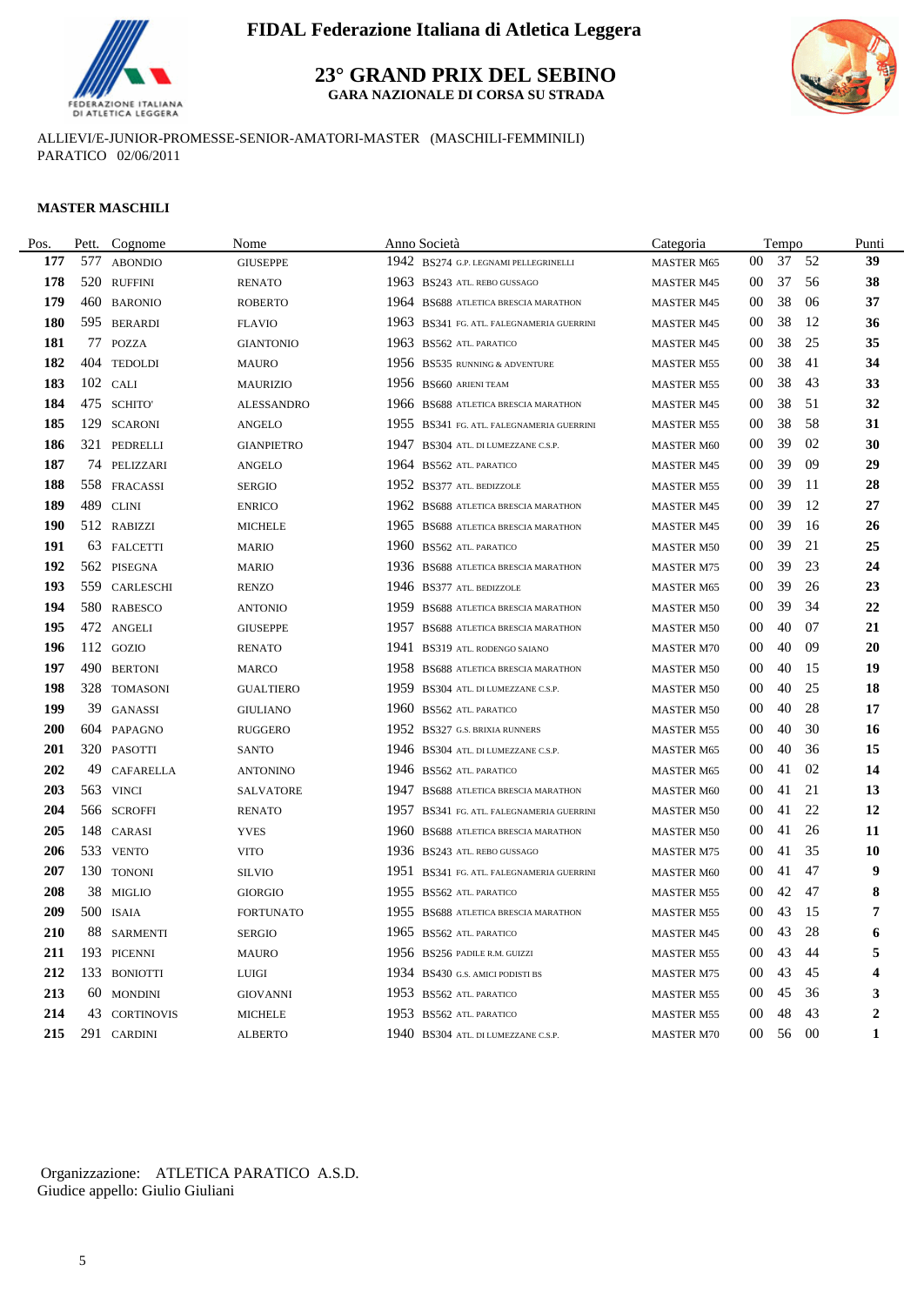

**23° GRAND PRIX DEL SEBINO GARA NAZIONALE DI CORSA SU STRADA**



ALLIEVI/E-JUNIOR-PROMESSE-SENIOR-AMATORI-MASTER (MASCHILI-FEMMINILI) PARATICO 02/06/2011

#### **MASTER FEMMINILI**

| Pos. | Pett. | Cognome               | Nome                 | Anno Società                           | Categoria         |                 | Tempo    |      | Punti |
|------|-------|-----------------------|----------------------|----------------------------------------|-------------------|-----------------|----------|------|-------|
| 1    | 774   | <b>BONASSI</b>        | <b>CRISTIANA</b>     | 1969 BS660 ARIENI TEAM                 | <b>MASTER F40</b> | 00              | 20       | 22   | 78    |
| 2    |       | 792 SAOTTINI BRESCIAN | <b>ANNA MARIA</b>    | 1964 BS660 ARIENI TEAM                 | <b>MASTER F45</b> | 00              | 20       | -52  | 77    |
| 3    |       | 736 SALVI             | <b>DORINA</b>        | 1975 BS319 ATL. RODENGO SAIANO         | <b>MASTER F35</b> | 00              | 21       | 06   | 76    |
|      |       | 733 SALA              | PIERANGELA           | 1964 BS243 ATL. REBO GUSSAGO           | <b>MASTER F45</b> | 00              | 21       | 32   | 75    |
| 5    | 729   | <b>COTTINI</b>        | <b>FEDERICA</b>      | 1968 BS692 A.S.D. C.U.S. BRESCIA       | <b>MASTER F40</b> | 00              | 21       | 36   | 74    |
| 6    |       | 790 HALLER            | <b>GRETA</b>         | 1987 BS660 ARIENI TEAM                 | <b>AMATORI TF</b> | 00              | 21       | 47   | 73    |
| 7    |       | 726 BRAGA             | CLARA                | 1971 BS377 ATL. BEDIZZOLE              | <b>MASTER F40</b> | 00              | 21       | -58  | 72    |
| 8    |       | 728 PELLICIOLI        | <b>ELISA</b>         | 1959 BS454 G.P. FELTER SPORT PUEGNAGO  | <b>MASTER F50</b> | 00              | 22       | 02   | 71    |
| 9    |       | 717 NYAMUHOKYA        | <b>JOYCE PETER</b>   | 1970 BS562 ATL PARATICO                | <b>MASTER F40</b> | 00              | 22       | 04   | 70    |
| 10   |       | 832 CALO'             | <b>STEFANIA</b>      | 1975 BS377 ATL. BEDIZZOLE              | <b>MASTER F35</b> | 00              | 22       | -09  | 69    |
| 11   |       | 825 BOLETTI           | <b>FRANCA</b>        | 1970 BS028 ATL. FLY FLOT               | <b>MASTER F40</b> | 00              | 22       | - 11 | 68    |
| 12   |       | 818 ILLINI            | <b>ROBERTA</b>       | 1970 BS535 RUNNING & ADVENTURE         | <b>MASTER F40</b> | 00              | 22       | -12  | 67    |
| 13   |       | 791 EBRANATI          | <b>MARA</b>          | 1967 BS660 ARIENI TEAM                 | <b>MASTER F40</b> | 00              | 22       | -13  | 66    |
| 14   |       | 720 FRANZINI          | NADIA                | 1979 BS562 ATL. PARATICO               | <b>AMATORI TF</b> | 00              | 22       | 25   | 65    |
| 15   |       | 820 APOLONE           | <b>ELENA</b>         | 1969 BS707 RUNNING CAZZAGO SAN MARTINO | <b>MASTER F40</b> | 00              | 22       | 28   | 64    |
| 16   |       | 828 PEROSINI          | <b>SANDRA</b>        | 1983 BS028 ATL. FLY FLOT               | <b>AMATORI TF</b> | 00              | 22       | 32   | 63    |
| 17   |       | 831 FESTA             | <b>EMANUELA</b>      | 1967 BS243 ATL. REBO GUSSAGO           | <b>MASTER F40</b> | 00              | 22       | 36   | 62    |
| 18   |       | 856 VEZZOLI           | <b>GIULIA</b>        | 1984 BS688 ATLETICA BRESCIA MARATHON   | <b>AMATORI TF</b> | 00              | 22       | 40   | 61    |
| 19   |       | 859 GRICINI           | <b>ELEONORA</b>      | 1961 BS355 U. ATL. VALTROMPIA          | <b>MASTER F50</b> | 00              | 22       | 43   | 60    |
| 20   |       | 776 UBOLDI            | SILVANA              | 1966 BS660 ARIENI TEAM                 | <b>MASTER F45</b> | 00              | 22       | 50   | 59    |
| 21   |       | 712 DERRIGO           | <b>VERA</b>          | 1967 BS562 ATL PARATICO                | <b>MASTER F40</b> | 00              | 22       | - 52 | 58    |
| 22   |       | 827 PARMEGGIANI       | SARA                 | 1984 BS028 ATL. FLY FLOT               | <b>AMATORI TF</b> | 00              | 22       | -54  | 57    |
| 23   |       | 819 POLVER            | <b>PENELOPE</b>      | 1974 BS535 RUNNING & ADVENTURE         | <b>MASTER F35</b> | 00              | 22       | -59  | 56    |
| 24   |       | 709 LINETTI           | <b>MILENA</b>        | 1969 BS562 ATL PARATICO                | <b>MASTER F40</b> | 00              | 23       | -00  | 55    |
| 25   |       | 711 TURELLI           | TIZIANA              | 1978 BS562 ATL. PARATICO               | <b>AMATORI TF</b> | 00              | 23       | 02   | 54    |
| 26   |       | 826 DESTRO            | <b>PATRIZIA</b>      | 1959 BS028 ATL. FLY FLOT               | <b>MASTER F50</b> | 00              | 23       | 03   | 53    |
| 27   |       | 706 SBARDELLATI       | <b>MANUELA</b>       | 1966 BS562 ATL PARATICO                | <b>MASTER F45</b> | 00              | 23       | 20   | 52    |
| 28   |       | 847 BOTTI             | <b>MELANIA</b>       | 1973 BS688 ATLETICA BRESCIA MARATHON   | <b>MASTER F35</b> | 00              | 23       | 49   | 51    |
| 29   |       | 759 MOLINARI          | <b>MONICA</b>        | 1964 BS454 G.P. FELTER SPORT PUEGNAGO  | <b>MASTER F45</b> | 00              | 23       | 53   | 50    |
| 30   |       | 849 TUROLO            | LAURA                | 1976 BS688 ATLETICA BRESCIA MARATHON   | <b>MASTER F35</b> | 00              | 23       | 55   | 49    |
| 31   |       | 868 BOSELLI           | MARIA                | 1962 BS316 G.P. ORZIVECCHI             | <b>MASTER F45</b> | 00              | 24       | -00  | 48    |
| 32   |       | 794 CIMASCHI          | <b>ANTONELLA</b>     | 1956 BS304 ATL. DI LUMEZZANE C.S.P.    | <b>MASTER F55</b> | 00              | 24       | 02   | 47    |
| 33   |       | 777 ZANOLETTI         | <b>AGNESE</b>        | 1964 BS660 ARIENI TEAM                 | <b>MASTER F45</b> | $00\,$          | 24       | - 16 | 46    |
| 34   |       | 830 TORRI             | <b>SALVE VALERIA</b> | 1963 BS521 FREE-ZONE                   | <b>MASTER F45</b> |                 | 00 24 28 |      | 45    |
| 35   |       | 766 PAOLI             | SABRINA              | 1968 BS535 RUNNING & ADVENTURE         | <b>MASTER F40</b> | 00 <sup>°</sup> | 24       | 32   | 44    |
| 36   |       | 707 GELMI             | <b>VALENTINA</b>     | 1969 BS562 ATL PARATICO                | <b>MASTER F40</b> | $00\,$          | 24       | 38   | 43    |
| 37   |       | 817 FERREMI           | ROMINA               | 1971 BS535 RUNNING & ADVENTURE         | <b>MASTER F40</b> | 00 <sup>°</sup> | 25       | - 07 | 42    |
| 38   |       | 848 DE FALCO          | MARZIA               | 1962 BS688 ATLETICA BRESCIA MARATHON   | <b>MASTER F45</b> | 00 <sup>°</sup> | 25       | - 13 | 41    |
| 39   |       | 864 MARINI            | ALESSANDRA           | 1970 BS660 ARIENI TEAM                 | <b>MASTER F40</b> | 00              | 25       | - 14 | 40    |
| 40   |       | 714 DISETTI           | <b>DOMENICA</b>      | 1956 BS562 ATL PARATICO                | <b>MASTER F55</b> | 00 <sup>°</sup> | 25       | - 17 | 39    |
| 41   |       | 775 TOGNAZZI          | DANIA                | 1969 BS660 ARIENI TEAM                 | <b>MASTER F40</b> | 00              | 25       | -19  | 38    |
| 42   |       | 823 VERZELETTI        | <b>ROSSELLA</b>      | 1980 BS707 RUNNING CAZZAGO SAN MARTINO | <b>AMATORI TF</b> | $00\,$          | 25       | 23   | 37    |
| 43   |       | 721 RAVELLI           | LAURA                | 1977 BS562 ATL. PARATICO               | <b>AMATORI TF</b> | 00 <sup>°</sup> | 25 33    |      | 36    |
| 44   |       | 822 VEZZOLI           | LAURA                | 1976 BS707 RUNNING CAZZAGO SAN MARTINO | <b>MASTER F35</b> | 00 <sup>1</sup> | 25 41    |      | 35    |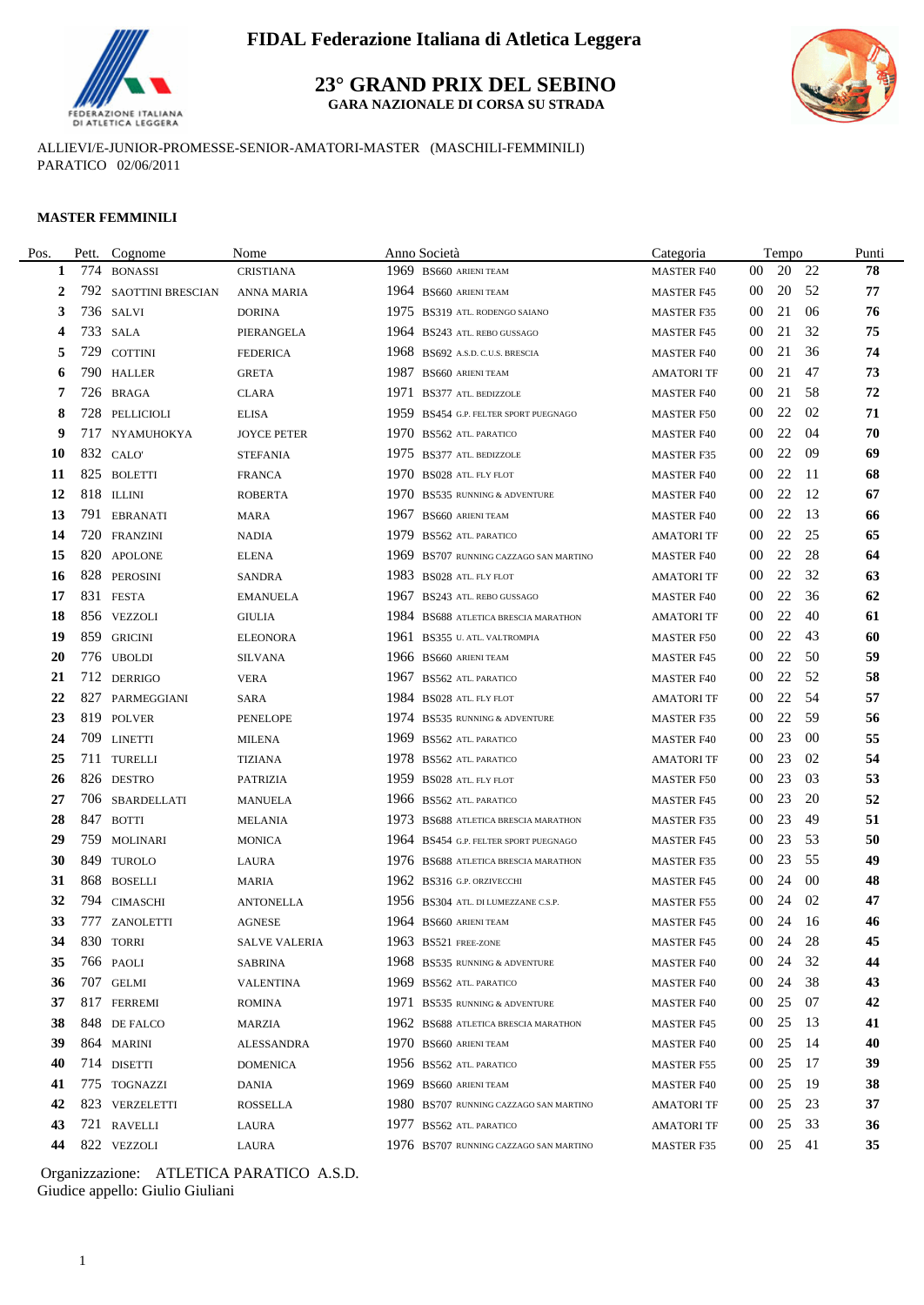

**23° GRAND PRIX DEL SEBINO**

**GARA NAZIONALE DI CORSA SU STRADA**



ALLIEVI/E-JUNIOR-PROMESSE-SENIOR-AMATORI-MASTER (MASCHILI-FEMMINILI) PARATICO 02/06/2011

#### **MASTER FEMMINILI**

| Pett. | Cognome        | Nome                                                                                                                                                                                                                                                                                                                                                                                                                                                                                                                  | Anno Società                             | Categoria         |        |    |                | Punti                                     |
|-------|----------------|-----------------------------------------------------------------------------------------------------------------------------------------------------------------------------------------------------------------------------------------------------------------------------------------------------------------------------------------------------------------------------------------------------------------------------------------------------------------------------------------------------------------------|------------------------------------------|-------------------|--------|----|----------------|-------------------------------------------|
|       |                | <b>GIULIANA</b>                                                                                                                                                                                                                                                                                                                                                                                                                                                                                                       | 1966 BS562 ATL. PARATICO                 | <b>MASTER F45</b> | $00\,$ | 25 |                | 34                                        |
|       |                | <b>MARCELLA</b>                                                                                                                                                                                                                                                                                                                                                                                                                                                                                                       | 1968 BS465 NEW ATHLETICS SULZANO         | <b>MASTER F40</b> | 00     | 25 | 47             | 33                                        |
|       |                | <b>ENRICA</b>                                                                                                                                                                                                                                                                                                                                                                                                                                                                                                         | 1950 BS545 ATL. FRANCIACORTA             | <b>MASTER F60</b> | 00     | 25 | -58            | 32                                        |
|       |                | <b>ELISABETTA</b>                                                                                                                                                                                                                                                                                                                                                                                                                                                                                                     | 1977 BS562 ATL. PARATICO                 | <b>AMATORI TF</b> | 00     | 26 | 02             | 31                                        |
|       |                | <b>EMANUELA</b>                                                                                                                                                                                                                                                                                                                                                                                                                                                                                                       | 1980<br>BS179 ATLETICA LONATO-LEM ITALIA | AMATORI TF        | 00     | 26 | 09             | 30                                        |
|       |                | <b>LAURETTA</b>                                                                                                                                                                                                                                                                                                                                                                                                                                                                                                       | 1961 BS688 ATLETICA BRESCIA MARATHON     | <b>MASTER F50</b> | 00     | 26 |                | 29                                        |
|       |                | <b>MARIUCCIA</b>                                                                                                                                                                                                                                                                                                                                                                                                                                                                                                      | 1963 BS304 ATL. DI LUMEZZANE C.S.P.      | <b>MASTER F45</b> | 00     | 26 | 22             | 28                                        |
|       |                | <b>CHIARA SERENA</b>                                                                                                                                                                                                                                                                                                                                                                                                                                                                                                  | 1974 BS562 ATL. PARATICO                 | <b>MASTER F35</b> | 00     | 26 | 29             | 27                                        |
|       |                | <b>ADRIANA</b>                                                                                                                                                                                                                                                                                                                                                                                                                                                                                                        | 1961 BS304 ATL. DI LUMEZZANE C.S.P.      | <b>MASTER F50</b> | 00     | 26 | 30             | 26                                        |
| 719   |                | <b>MARIANNA</b>                                                                                                                                                                                                                                                                                                                                                                                                                                                                                                       | 1977 BS562 ATL. PARATICO                 | <b>AMATORI TF</b> | 00     | 26 | 36             | 25                                        |
|       |                | <b>ROSA</b>                                                                                                                                                                                                                                                                                                                                                                                                                                                                                                           | 1951 BS562 ATL. PARATICO                 | <b>MASTER F60</b> | 00     | 26 | 38             | 24                                        |
|       |                | <b>VALENTINA</b>                                                                                                                                                                                                                                                                                                                                                                                                                                                                                                      | 1948 BS304 ATL. DI LUMEZZANE C.S.P.      | <b>MASTER F60</b> | 00     | 26 | 53             | 23                                        |
|       |                | <b>DEBORAH</b>                                                                                                                                                                                                                                                                                                                                                                                                                                                                                                        | 1987 BS717 RUNNERS CAPRIOLESE            | AMATORI TF        | 00     | 27 | 0 <sup>0</sup> | 22                                        |
|       |                | <b>GIOVANNA</b>                                                                                                                                                                                                                                                                                                                                                                                                                                                                                                       | 1973 BS562 ATL. PARATICO                 | <b>MASTER F35</b> | 00     | 27 | -08            | 21                                        |
|       |                | <b>ERICA</b>                                                                                                                                                                                                                                                                                                                                                                                                                                                                                                          | 1987 BS717 RUNNERS CAPRIOLESE            | <b>AMATORI TF</b> | 00     | 27 | -09            | 20                                        |
|       |                | <b>OLIVIA</b>                                                                                                                                                                                                                                                                                                                                                                                                                                                                                                         | 1967<br>BS688 ATLETICA BRESCIA MARATHON  | <b>MASTER F40</b> | 00     | 27 |                | 19                                        |
|       |                | <b>ELENA</b>                                                                                                                                                                                                                                                                                                                                                                                                                                                                                                          | 1967 BS377 ATL. BEDIZZOLE                | <b>MASTER F40</b> | 00     | 27 | 20             | 18                                        |
|       |                | <b>PATRIZIA</b>                                                                                                                                                                                                                                                                                                                                                                                                                                                                                                       | 1974 BS717 RUNNERS CAPRIOLESE            | <b>MASTER F35</b> | 00     | 27 | 41             | 17                                        |
|       |                | <b>SIMONA</b>                                                                                                                                                                                                                                                                                                                                                                                                                                                                                                         | 1972 BS596 ATL. CELLATICA                | <b>MASTER F35</b> | 00     | 27 | -48            | 16                                        |
|       |                | MARIASSUNTA                                                                                                                                                                                                                                                                                                                                                                                                                                                                                                           | 1963 BS688 ATLETICA BRESCIA MARATHON     | <b>MASTER F45</b> | 00     | 27 |                | 15                                        |
|       |                | <b>CRISTINA</b>                                                                                                                                                                                                                                                                                                                                                                                                                                                                                                       | 1973 BS717 RUNNERS CAPRIOLESE            | <b>MASTER F35</b> | 00     | 28 | -00            | 14                                        |
|       |                | <b>CINZIA ZELDA</b>                                                                                                                                                                                                                                                                                                                                                                                                                                                                                                   | 1975 BS717 RUNNERS CAPRIOLESE            | <b>MASTER F35</b> | 00     | 28 | 06             | 13                                        |
|       |                | <b>ANTONIA</b>                                                                                                                                                                                                                                                                                                                                                                                                                                                                                                        | 1962 BS688 ATLETICA BRESCIA MARATHON     | <b>MASTER F45</b> | 00     | 28 | 27             | 12                                        |
|       |                | <b>FEDERICA</b>                                                                                                                                                                                                                                                                                                                                                                                                                                                                                                       | 1959 BS562 ATL. PARATICO                 | <b>MASTER F50</b> | 00     | 29 | 03             | 11                                        |
|       |                | <b>PAOLA</b>                                                                                                                                                                                                                                                                                                                                                                                                                                                                                                          | 1951 BS521 FREE-ZONE                     | <b>MASTER F60</b> | 00     | 29 | 06             | 10                                        |
|       |                | <b>DONATELLA</b>                                                                                                                                                                                                                                                                                                                                                                                                                                                                                                      | 1964 BS304 ATL. DI LUMEZZANE C.S.P.      | <b>MASTER F45</b> | 00     | 29 | 47             | 9                                         |
|       |                | <b>PAOLA</b>                                                                                                                                                                                                                                                                                                                                                                                                                                                                                                          | 1954 BS688 ATLETICA BRESCIA MARATHON     | <b>MASTER F55</b> | 00     | 30 | 02             | 8                                         |
|       |                | <b>EUGENIA</b>                                                                                                                                                                                                                                                                                                                                                                                                                                                                                                        | 1946 BS562 ATL. PARATICO                 | <b>MASTER F65</b> | 00     | 30 | 33             | 7                                         |
|       |                | <b>MANUELA</b>                                                                                                                                                                                                                                                                                                                                                                                                                                                                                                        | 1966 BS717 RUNNERS CAPRIOLESE            | <b>MASTER F45</b> | 00     | 30 |                | 6                                         |
|       |                | <b>ROMINA</b>                                                                                                                                                                                                                                                                                                                                                                                                                                                                                                         | 1971 BS717 RUNNERS CAPRIOLESE            | <b>MASTER F40</b> | 00     | 31 | 06             | 5                                         |
| 821   | <b>BERGOMI</b> | <b>ANNALISA</b>                                                                                                                                                                                                                                                                                                                                                                                                                                                                                                       | 1984 BS707 RUNNING CAZZAGO SAN MARTINO   | <b>AMATORI TF</b> | 00     | 31 | 54             | 4                                         |
|       |                | <b>ROBERTA</b>                                                                                                                                                                                                                                                                                                                                                                                                                                                                                                        | 1969 BS717 RUNNERS CAPRIOLESE            | <b>MASTER F40</b> | 00     | 32 | 06             | 3                                         |
|       |                | <b>BARBARA</b>                                                                                                                                                                                                                                                                                                                                                                                                                                                                                                        | 1978 BS688 ATLETICA BRESCIA MARATHON     | <b>AMATORI TF</b> | 00     | 33 | 22             | $\mathbf{2}$                              |
|       |                | <b>ERICA</b>                                                                                                                                                                                                                                                                                                                                                                                                                                                                                                          | 1962 BS688 ATLETICA BRESCIA MARATHON     | <b>MASTER F45</b> | 00     | 34 | 39             | $\mathbf{1}$                              |
|       |                | 716 MILESI<br>869 FONTANA<br>731 VEZZOLI<br>715 ARU<br>760 PERI<br>855 TORCOLI<br>795 CIOLI<br>713 COLOSIO<br>799 PRANDELLI<br><b>BELOMETTI</b><br>710 PERGER<br>793 BOTTARELLI<br>846 VEZZOLI<br>724 PEDRALI<br>840 LAZZARONI<br>851 BALDAZZI<br>727 FILIPPINI<br>838 BELOTTI<br>746 RIVETTI<br>852 FIORETTI<br>839 COSTA<br>841 BERTAZZOLI<br>850 GARBELLI<br>718 LUMINA<br>829 FALAPPI<br>798 MOLINARI<br>857 CHIODELLI<br>708 DELBARBA<br>844 MARINI<br>843 BELOTTI<br>842 COLOMBI<br>854 ISAIA<br>853 CRICLEVICI |                                          |                   |        |    |                | Tempo<br>-44<br>-15<br>-13<br>- 57<br>-51 |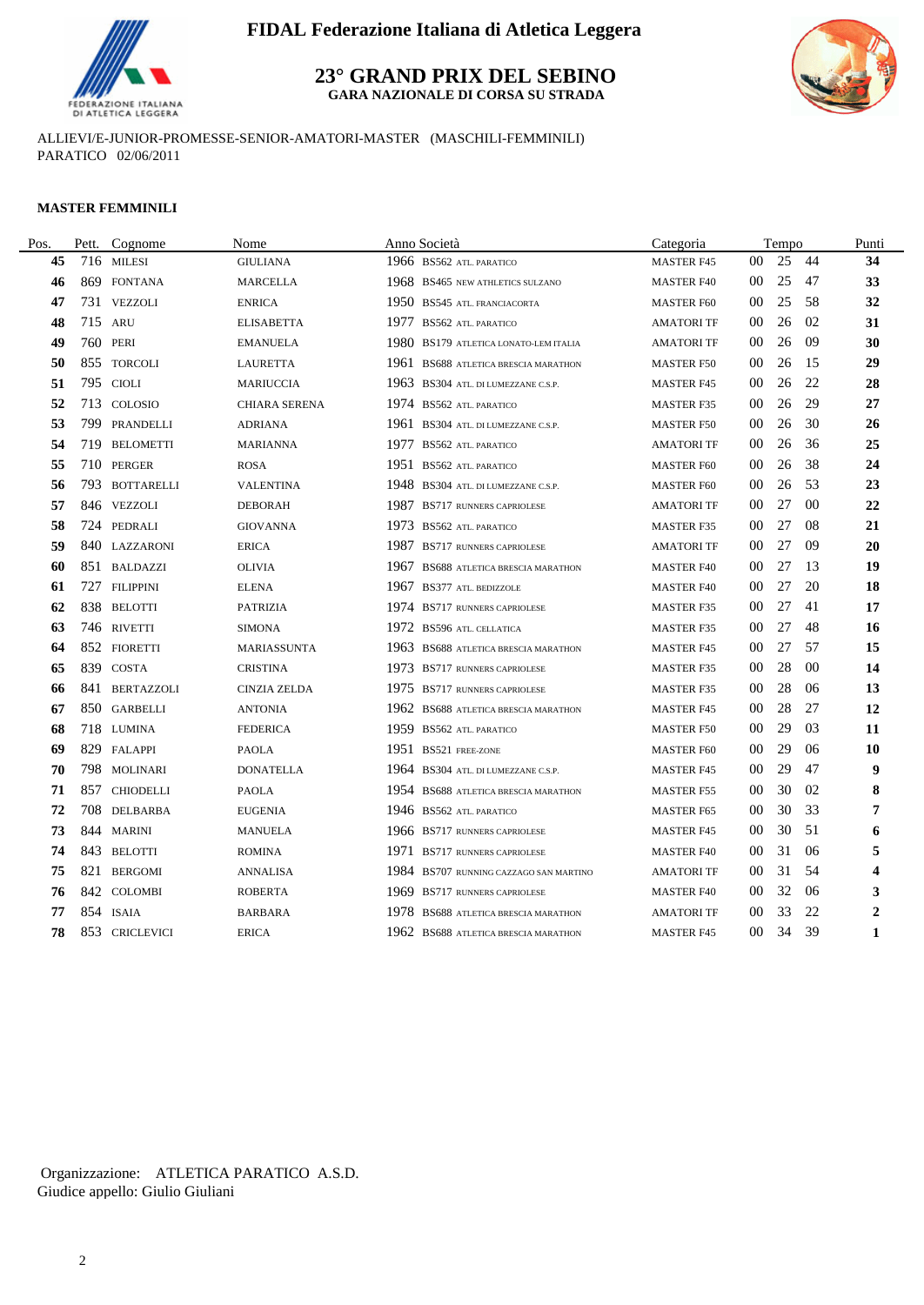

## **23° GRAND PRIX DEL SEBINO GARA NAZIONALE DI CORSA SU STRADA**



ALLIEVI/E-JUNIOR-PROMESSE-SENIOR-AMATORI-MASTER (MASCHILI-FEMMINILI) PARATICO 02/06/2011

# **CLASSIFICA PER SOCIETA AMATORI/MASTER MASCHILI**<br>Pos. Cod società Descrizione

| Pos. | Cod società | Descrizione                       | Prov                   | Reg            | Punteggio | Nr atleti      |  |
|------|-------------|-----------------------------------|------------------------|----------------|-----------|----------------|--|
|      | 1 BS562     | ATL. PARATICO                     | <b>BS</b>              | LO             | 8055      | 86             |  |
|      | 2 BS688     | ATLETICA BRESCIA MARATHON         | <b>BS</b>              | $\rm LO$       | 5575      | 67             |  |
|      | 3 BS304     | ATL. DI LUMEZZANE C.S.P.          | <b>BS</b>              | LO             | 4007      | 41             |  |
|      | 4 BS243     | ATL. REBO GUSSAGO                 | <b>BS</b>              | LO             | 3141      | 28             |  |
|      | 5 BS341     | FG. ATL. FALEGNAMERIA GUERRINI    | <b>BS</b>              | LO             | 2676      | 27             |  |
|      | 6 BS521     | FREE-ZONE                         | <b>BS</b>              | LO             | 2409      | 18             |  |
|      | 7 BS274     | G.P. LEGNAMI PELLEGRINELLI        | <b>BS</b>              | LO             | 2140      | 18             |  |
|      | 8 BS538     | ATL. GAVARDO '90 LIB.             | <b>BS</b>              | LO             | 1490      | 11             |  |
|      | 9 BS707     | RUNNING CAZZAGO SAN MARTINO       | <b>BS</b>              | LO             | 1417      | 11             |  |
|      | 10 BS660    | ARIENI TEAM                       | <b>BS</b>              | LO             | 978       | 8              |  |
|      | 11 BS596    | ATL. CELLATICA                    | <b>BS</b>              | LO             | 921       | 11             |  |
|      | 12 BS377    | ATL. BEDIZZOLE                    | <b>BS</b>              | L <sub>0</sub> | 648       | 10             |  |
|      | 13 BS454    | <b>G.P. FELTER SPORT PUEGNAGO</b> | <b>BS</b>              | LO             | 563       | 3              |  |
|      | 14 BS109    | POL. DI BIONE                     | <b>BS</b>              | LO             | 558       | $\overline{4}$ |  |
|      | 15 BS535    | <b>RUNNING &amp; ADVENTURE</b>    | <b>BS</b>              | L <sub>0</sub> | 444       | 4              |  |
|      | 16 BS306    | G.P. ALLEGRINI                    | <b>BS</b>              | L <sub>0</sub> | 432       | 3              |  |
|      | 17 BS545    | ATL. FRANCIACORTA                 | <b>BS</b>              | LO             | 426       | 3              |  |
|      | 18 BS278    | ATL. CARPENEDOLO                  | <b>BS</b>              | LO             | 401       | $\overline{4}$ |  |
|      | 19 BS614    | POL. HYPPODROM '99 PONTOGLIO      | <b>BS</b>              | L <sub>0</sub> | 388       | 3              |  |
|      | 20 BS430    | <b>G.S. AMICI PODISTI BS</b>      | <b>BS</b>              | L <sub>0</sub> | 333       | $\overline{4}$ |  |
|      | 21 BS692    | A.S.D. C.U.S. BRESCIA             | <b>BS</b>              | LO             | 328       | $\overline{c}$ |  |
|      | 22 BS355    | U. ATL. VALTROMPIA                | <b>BS</b>              | LO             | 303       | 3              |  |
|      | 23 BS082    | ATL. VIGHENZI PADENGHE            | <b>BS</b>              | L <sub>0</sub> | 298       | $\overline{c}$ |  |
|      | 24 BS049    | ATL. PONTOGLIO 92                 | <b>BS</b>              | LO             | 297       | $\overline{c}$ |  |
|      | 25 BS587    | <b>CAPRIANO RUNNERS</b>           | <b>BS</b>              | LO             | 285       | 3              |  |
|      | 26 BS256    | PADILE R.M. GUIZZI                | <b>BS</b>              | LO             | 233       | 5              |  |
|      | 27 BS319    | ATL. RODENGO SAIANO               | <b>BS</b>              | LO             | 193       | $\overline{2}$ |  |
|      | 28 BS316    | <b>G.P. ORZIVECCHI</b>            | <b>BS</b>              | LO             | 177       | 2              |  |
|      | 29 BS463    | ATL. POZZOLENGO                   | <b>BS</b>              | LO             | 176       | $\mathbf{1}$   |  |
|      | 30 BS465    | NEW ATHLETICS SULZANO             | <b>BS</b>              | LO             | 149       | 2              |  |
|      | 31 BS717    | <b>RUNNERS CAPRIOLESE</b>         | <b>BS</b>              | LO             | 115       | $\overline{2}$ |  |
|      | 32 BS179    | ATLETICA LONATO-LEM ITALIA        | <b>BS</b>              | LO             | 111       | $\mathbf{1}$   |  |
|      | 33 BS191    | <b>U.S. SERLE</b>                 | <b>BS</b>              | LO             | 100       | $\mathbf{1}$   |  |
|      | 34 BS659    | AVIS SPORT CAZZAGO SAN MARTINO    | <b>BS</b>              | L <sub>0</sub> | 80        | 1              |  |
|      | 35 BS156    | <b>CASTELLO RUNNING</b>           | <b>BS</b>              | L <sub>0</sub> | 78        | $\mathbf{1}$   |  |
|      | 36 BS648    | <b>KINETIK RUNNING</b>            | <b>BS</b>              | LO             | 45        | $\mathbf{1}$   |  |
|      | 37 BS664    | SPORT&FITNESS SRL SOCIETA' SPO    | <b>BS</b>              | L <sub>O</sub> | 44        | 1              |  |
|      | 38 BS640    | POLISPORTIVA BASSA BRESCIANA      | $\mathbf{B}\mathbf{S}$ | L <sub>O</sub> | 26        | 1              |  |
|      | 39 BS327    | <b>G.S. BRIXIA RUNNERS</b>        | <b>BS</b>              | LO             | 16        | 1              |  |